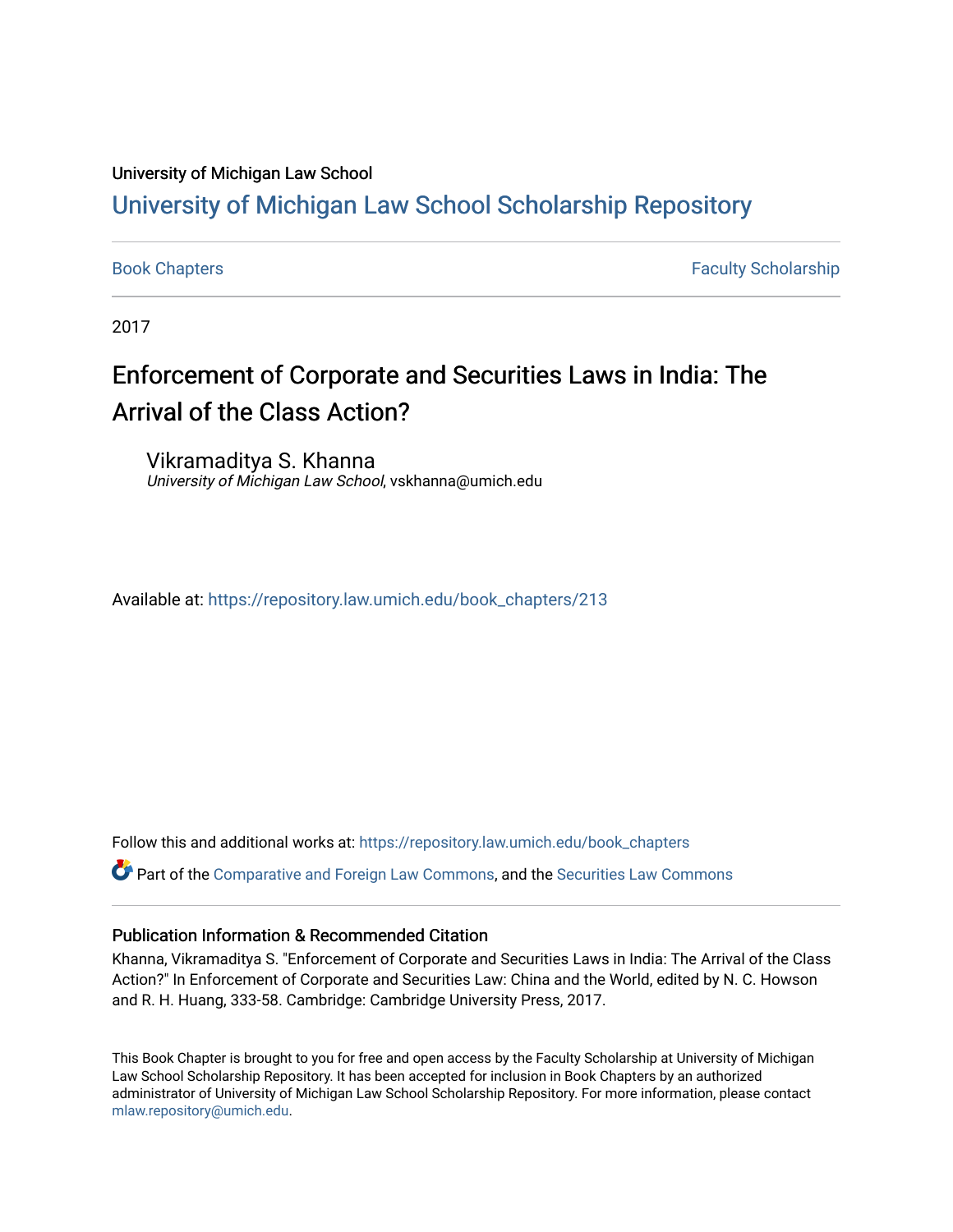# Enforcement of Corporate and Securities Laws in India

The Arrival of the Class Action?

vikramaditya khanna

#### 1 Introduction

Corporate governance in Asia has garnered a great deal of recent scholarly attention.<sup>1</sup> One topic that permeates discussions across countries is the enforcement of corporate and securities laws – with some countries

 $1$  The literature is vast, for a sampling, see e.g. Stijn Claessens and Joseph P.H. Fan, 'Corporate Governance in Asia: A Survey', 3 International Review of Finance 71–103 (2002); Donald C. Clarke, 'Corporate Governance in China: An Overview', 14 China Economic Review 494–507 (2003); Hideki Kanda, Kon-Sik Kim and Curtis J. Milhaupt, Transforming Corporate Governance in East Asia, (Routledge, 2008); Vikramaditya Khanna, 'Corporate Governance Ratings: One Score, Two Scores, or More?', 158 University of Pennsylvania Law Review 39–51 (2009); Vikramaditya Khanna, 'Corporate Governance in India: Past, Present & Future?', 1 Jindal Global Law Review 171–196 (2009); Vikramaditya Khanna and Umakanth Varottil, 'The Rarity of Derivative Actions in India: Reasons and Consequences' in Derivative Actions in Major Asian Economies: Legislative Design and Legal Practice, Harald Baum, Michael Ewing-Chow and Dan W. Puchniak (eds.), (Cambridge University Press, 2012); Vikramaditya Khanna and Umakanth Varottil, 'Board Independence in India: From Form to Function?' forthcoming in Independent Directors in Asia: A Historical, Contextual and Comparative Approach, Harald Baum, Souichirou Kozuka, Luke Nottage, and Dan W. Puchniak (eds.) (2016); Curtis J. Milhaupt and Benjamin L. Liebman, Regulating the Visible Hand? The Institutional Implications of Chinese State Capitalism, (Oxford University Press, 2015); Curtis J. Milhaupt and Wentong Zheng, 'Beyond Ownership: State Capitalism and the Chinese Firm', 103 Georgetown Law Journal 665–722 (2015); Organization for Economic Co-operation and Development (OECD), White Paper on Corporate Governance in Asia (2003); OECD, Corporate Governance in Asia – Progress and Challenges (2011); OECD, Public Enforcement and Corporate Governance in Asia – Guidance and Good Practices (2014); Daniel W. Puckniak, Harald Baum and Michael Ewing-Chow, The Derivative Action in Asia: A Comparative and Functional Approach, (Cambridge University Press, 2012). Umakanth Varottil, 'A Cautionary Tale of the Transplant Effect on Indian Corporate Governance', 21 National Law School of India Review 1–49 (2009).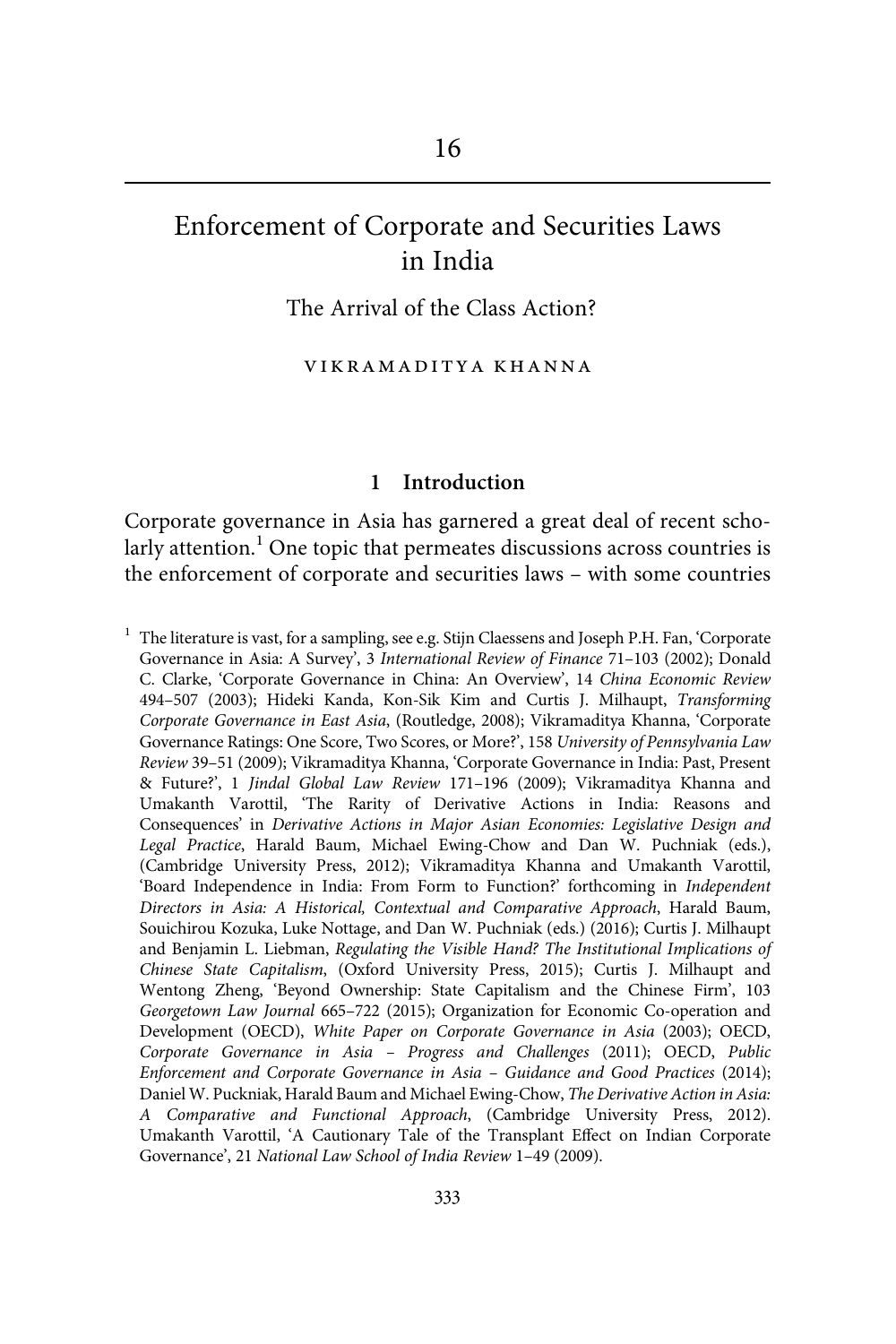relying primarily on public enforcement (i.e. enforcement by government) while others rely on some combination of public and private enforcement (i.e. enforcement by private shareholders). Further, understanding how enforcement is operationalised and its concomitant strengths and weaknesses enables us to better appreciate the actual corporate governance situation in many countries.<sup>2</sup> In light of this, the enforcement of corporate and securities laws in India is examined in this chapter with special attention paid to the recent reforms that allow for class actions, for the first time, under Section 245 of the Companies Act 2013 of India.

To explore this issue in greater depth, this chapter examines the likely value of private enforcement against the background of India's ownership structure and institutional context. This involves laying out what the pre-existing methods of enforcement are and how, if at all, the class action provision builds on their edifice. It also involves a general assessment of how successful this incarnation of the class action is likely to be in the Indian corporate governance space. The overall conclusion is that class actions are likely to be of limited value because of: (1) the glacial speed of the Indian courts, (2) the lack of contingency fees, (3) the limited availability of monetary remedies under the class action provision, and (4) the interaction between ownership structure in India – virtually all

 $2$  This literature is also voluminous, for a sampling see, e.g. John C. Coffee, Jr., 'Law and the Market: The Impact of Enforcement', 156 University of Pennsylvania Law Review 229–311 (2007); Robert Daines and Charles Jones, 'Mandatory Disclosure, Information Asymmetry and Liquidity: The Effect of the 1934 Act', Draft (2012); Dhammika Dharmapala and Vikramaditya Khanna, 'Corporate Governance, Enforcement, and Firm Value: Evidence from India', 29 Journal of Law, Economics, and Organization 1056–1084 (2013); Howell E. Jackson and Mark J. Roe, 'Public Enforcement of Securities Laws: Preliminary Evidence', 93 Journal of Financial Economics 207–238 (2009); Vikramaditya Khanna, 'Law Enforcement & Stock Market Development: Evidence from India', No. 97, Center for Democracy, Development, and the Rule of Law, Freeman Spogli Institute for International Studies, Stanford University (2009). Available at: http://cddrl.fsi.stanford .edu/publications/law\_enforcement\_and\_stock\_market\_development\_evidence\_from\_in dia; Vikramaditya Khanna, and Umakanth Varottil, 'The Rarity of Derivative Actions in India: Reasons and Consequences' in Derivative Actions in Major Asian Economies: Legislative Design and Legal Practice, Harald Baum, Michael Ewing-Chow and Dan W. Puchniak (eds.), (Cambridge University Press, 2012); Rafael La Porta, Florencio Lopezde-Silanes and Andrei Shleifer. 'What Works in Securities Laws?', 61 Journal of Finance 1–32 (2006); Curtis J. Milhaupt and Katharina Pistor, Law and Capitalism: What Corporate Crises Reveal About Legal Systems and Economic Development Around the World, (University of Chicago Press, 2008); Mark J. Roe and Jordan I. Siegel, 'Political Instability: Its Effects on Financial Development, its Roots in the Severity of Economic Inequality', 39 Journal of Comparative Economics 279–309 (2011).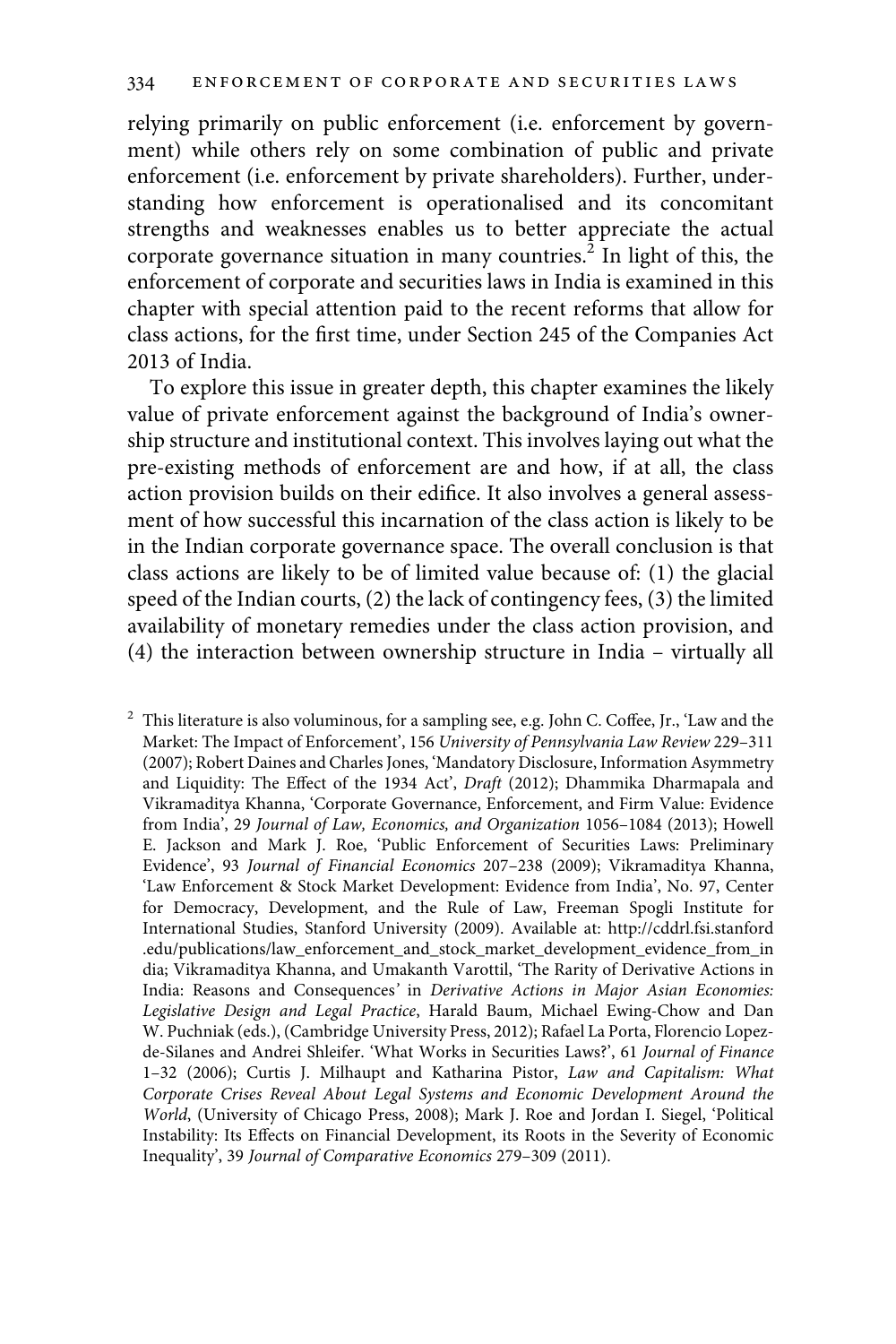firms are controlled – and the absence of fiduciary duties owed by controllers to minority shareholders. The last point suggests that the class action in India is a procedural device that is only weakly tethered to an underlying duty.

This, however, does not mean that significant reform of enforcement should not be pursued in India. Indeed, quite the opposite – this chapter suggests some reforms that are likely to be more useful than the current class action regime in light of the institutional context and ownership structure in India. In particular, reliance on early warning signals provided by regulators and perhaps a version of arbitration that has been tried with measured success in other jurisdictions are worthy of greater consideration.

Section 2 begins by describing the enforcement terrain prior to the enactment of the Companies Act 2013. Public enforcement in India was, until fairly recently, plagued with lengthy delays in obtaining a remedy due to the well-known delays in the Indian judicial system. Indeed, public enforcement only began to move at a relatively faster speed in the last few years as the Securities and Exchange Board of India (SEBI) – the securities market regulator – started to take a more active role in examining the governance concerns animating the Indian business context (e.g. controller–minority conflicts). On the private enforcement side, derivative suits were not common (and took a long time to deliver any result), statutory oppression and mismanagement actions were also heavily delayed (perhaps around fifteen years), there was no easy way to aggregate shareholders claims (or to pay attorneys contingency fees) $3$  and the remaining causes of action (e.g. contract or tort) had difficult-to-satisfy requirements and lengthy delays as well. Moreover, when SEBI became more active in enforcement, it operated to reduce the scope of private enforcement because of how courts interpreted certain statutory provisions on their jurisdiction once SEBI was involved. Overall, the state of both public and private enforcement in corporate governance in India prior to 2013 was quite ineffectual. This sets the stage for considering whether it might be valuable to enhance private enforcement in the Indian context and what measures might be considered (such as class actions).

 $3$  There are other ways to potentially aggregate claims (some discussed in this section) that could conceivably be useful in corporate cases. India allows 'public interest litigation' as well, but that is unlikely to be used in the corporate context. On PIL, see generally Surya Deva, 'Public Interest Litigation in India: A Critical Review', 28 Civil Justice Quarterly 19–40 (2009); S.P. Sathe, Judicial Activism in India (Oxford University Press, 2002).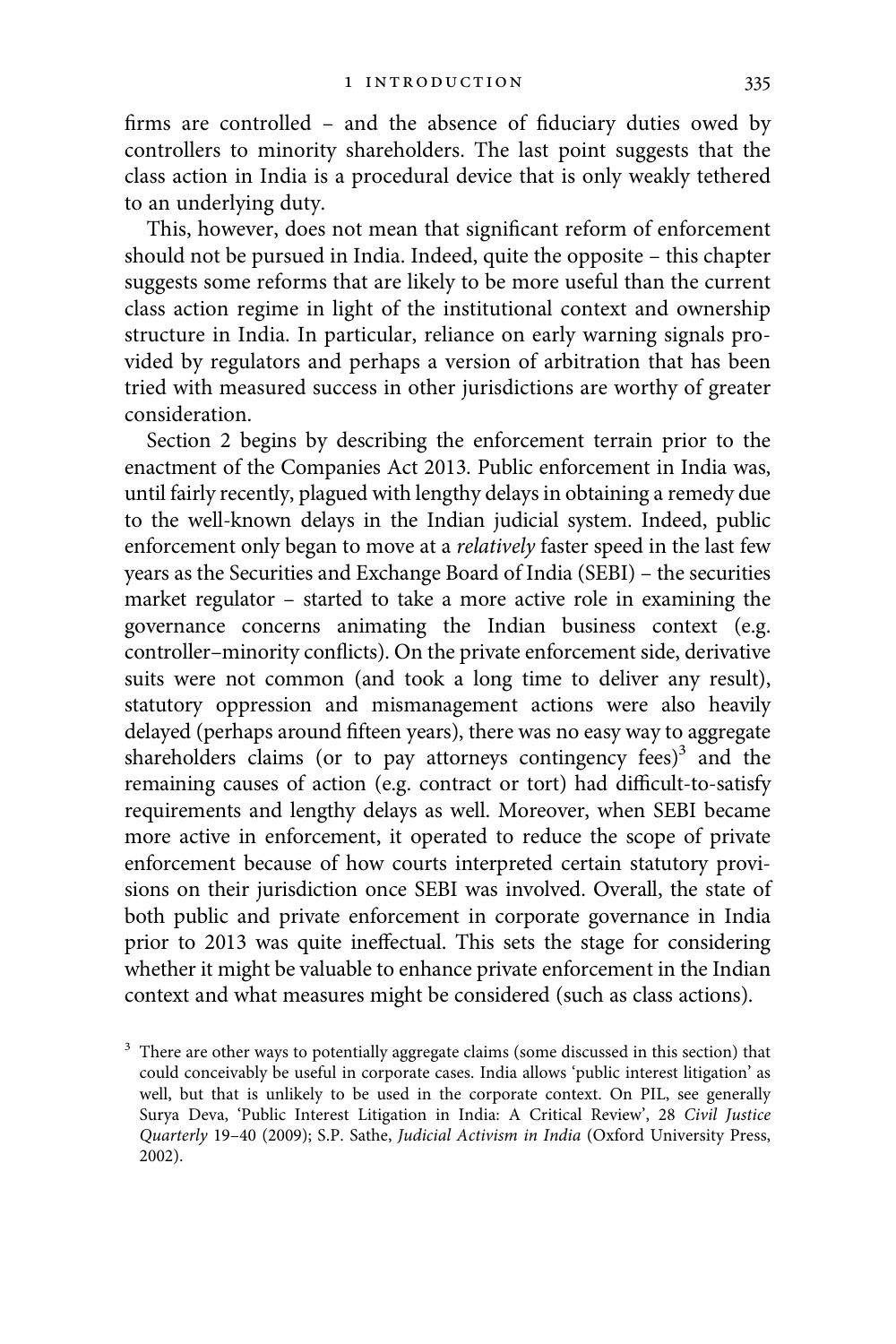Section 3 lays out the arguments usually put forward for why private enforcement may add value to a system relying primarily on public enforcement.<sup>4</sup> Two of the key reasons are that private enforcement may incentivise private individuals (i.e. shareholders) to come forward with their corporate governance related information because they stand to gain from it. Moreover, private enforcement – because it holds out the prospect of recovering money for investors – may also aid in deepening liquidity in a market. Both of these features may be particularly important in emerging markets, which frequently suffer from poor public enforcement and thinly traded markets.

Section 4 then examines some of the key features of the Indian context that are relevant for our inquiry. In particular, it discusses the ownership structure in India where virtually all firms are controlled – whether by a family business house, the state, a foreign multinational, or the founders of the firm (who do not belong to the same family or kinship group). This means the key agency problem is not the separation of ownership and control per se, but rather the conflict between the controller and the minority shareholders which should then in turn animate much of the discussion in the Indian context. Second, the other key feature of the Indian landscape relates to the legal system – very long delays in addressing commercial and civil matters and the absence of a contingency fee system (often thought to be valuable in the class action context). This suggests that reliance on timely judicial resolution of corporate governance disputes in India may not be realistic in the current environment.

Section 5 examines reforms that might enhance private enforcement. Section 5.1 starts with the class action provision (Section 245 of the Companies Act 2013) and examines how its structure, the absence of contingency fees, and the absence of fiduciary duties owed by a controller to minorities undermines the value of such an action. Investors may then need to rely on other methods to assuage their governance concerns such as reputation, large holdings, cross holdings, and so forth. Section 5.2 explores some alternatives to class actions that might prove to be useful supplements. Given the institutional conditions and ownership structure

<sup>&</sup>lt;sup>4</sup> See William Landes and Richard A. Posner, 'The Private Enforcement of Law', 4 Journal of Legal Studies 1–46 (1975); Stephen J. Choi and Adam C. Pritchard, Securities Regulation: Cases and Materials, 4th ed., (Foundation Press, 2015); Vikramaditya Khanna, 'Law Enforcement & Stock Market Development: Evidence from India'; and George Akerlof, 'The Market for 'Lemons': Quality Uncertainty and the Market Mechanism', 84 Quarterly Journal of Economics 488–500 (1970).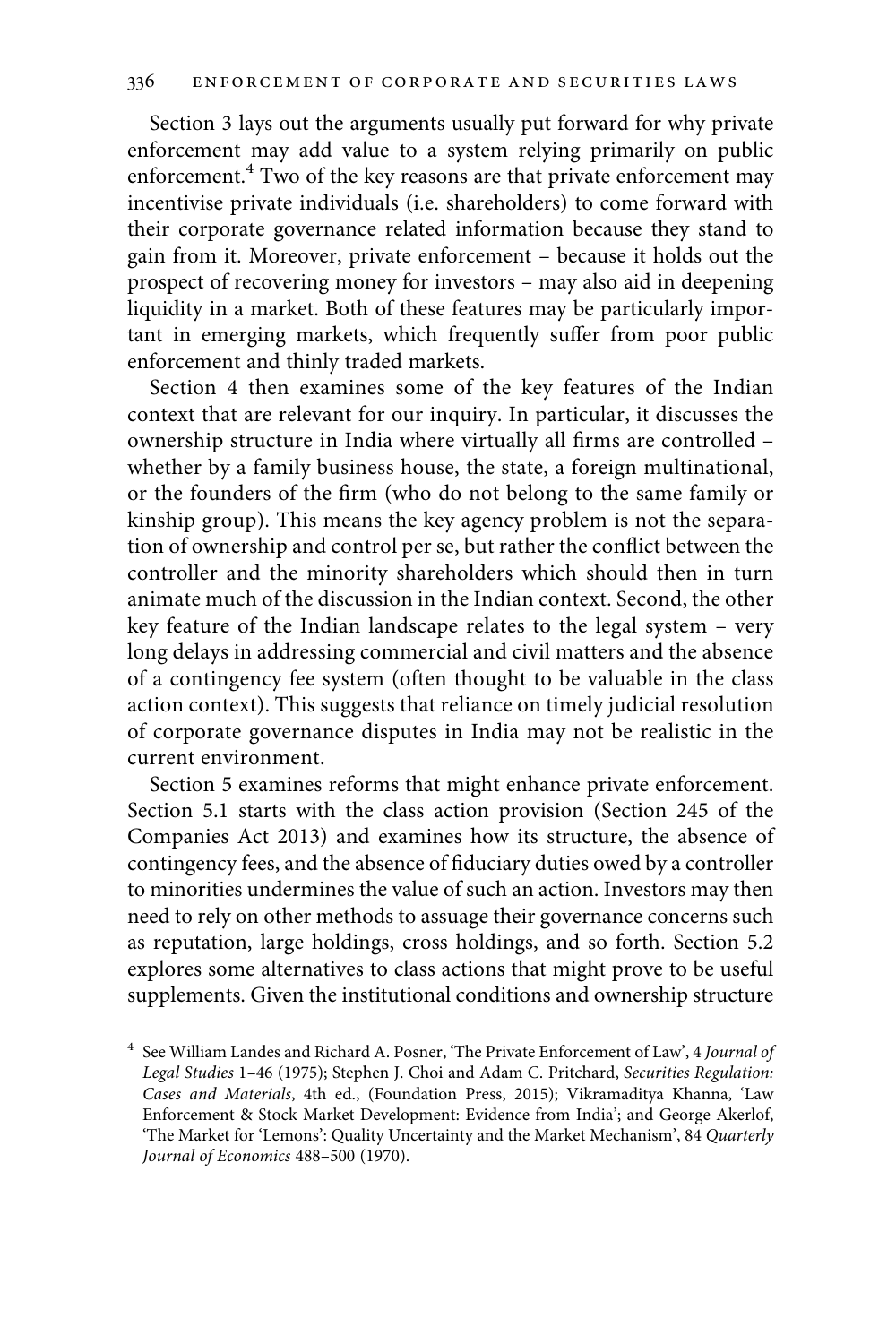in India, it would appear that reliance on non-judicial methods of dispute resolution is going to be important (e.g. arbitration). Moreover, with a respected and more active regulator in the mix (i.e. SEBI) perhaps greater reliance on it as an enforcer or facilitator of enforcement (e.g. through early warning signals) might be very useful.

Section 6 concludes with comments on how even though the changes suggested here may be useful, one should also inquire more deeply into how investors are currently protecting their interests in Indian firms. This is important because when devising enforcement structures and systems, it will be useful to acquaint oneself with the existing structures to examine how they may also prove useful for enhancing investor protection and corporate governance in India.

#### 2 Pre-2013 Enforcement

It is generally well understood that law and enforcement are important for the growth of stock markets. This is because investors are more likely to invest, all else equal, in firms based in jurisdictions that provide investors with some sense of protection so that they are more secure in investing in entities where they have limited control.<sup>5</sup> Investor protection laws (e.g. corporate and securities laws) and their enforcement are ways in which some measure of security may be obtained (as are other sorts of private ordering mechanisms (reputation, reliable intermediaries)).<sup>6</sup>

Prior research has indicated that enforcement of the law is important in a number of spheres ranging from signalling government attitudes to governance issues, $\frac{7}{7}$  providing assurances to investors on the credibility of anti-expropriation measures and firm disclosures, $\delta$  and letting investors know that their concerns can be addressed in some manner.<sup>9</sup>

- <sup>5</sup> Daines and Jones, 'Mandatory Disclosure, Information Asymmetry and Liquidity'; Jackson and Roe, 'Public Enforcement of Securities Laws'; Khanna, 'Law Enforcement &
- Stock Market Development'; La Porta et al., 'What Works in Securities Laws?'.<br>
<sup>6</sup> John C. Coffee, Jr., 'The Rise of Dispersed Ownership: The Roles of Law and the State in<br>
the Separation of Ownership and Control', 111 *Ya*
- 
- % Ownership and Pistor, *Law and Capitalism.*<br>
<sup>8</sup> La Porta et al., 'What Works in Securities Laws?'; Daines and Jones, 'Mandatory<br>
Disclosure, Information Asymmetry and Liquidity'.
- $9$  Coffee, 'Law and the Market'; Jackson and Roe, 'Public Enforcement of Securities Laws'; Khanna, 'Law Enforcement & Stock Market Development'; Roe and Siegel, 'Political Instability'. For a broader discussion of how these factors interact in the development of active stock markets in India, see Khanna, 'Law Enforcement & Stock Market Development'. For a discussion of important conceptual issues related to corporate law, see Reinier H. Kraakman, Paul Davies, Henry Hansmann, Gerhard Hertig, Klaus Hopt,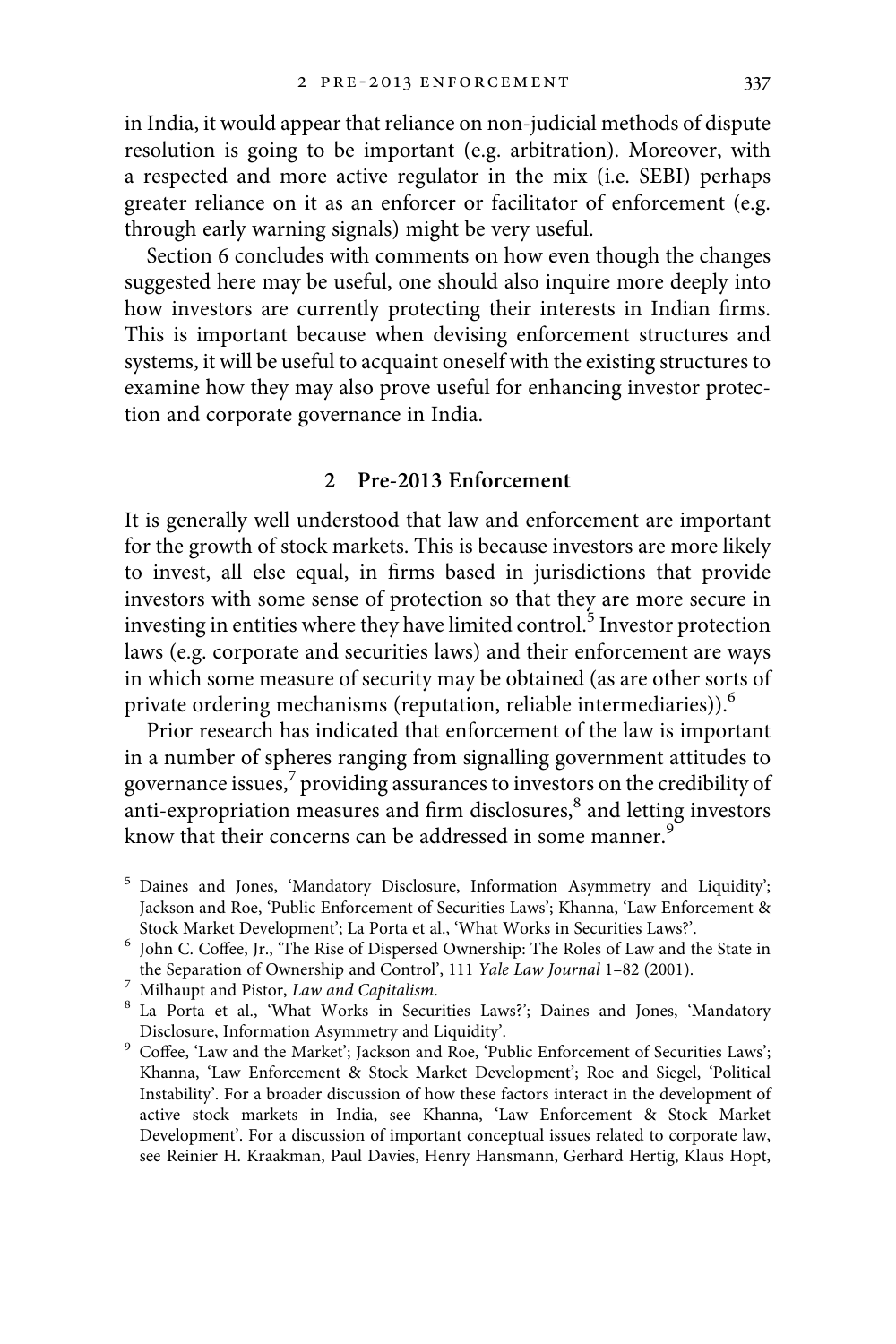In light of this, examining the various kinds of enforcement options available in India becomes critical. This part engages in that inquiry by dividing the discussion into two parts – Section 2.1 addresses public enforcement in India and Section 2.2 discusses private enforcement in India before 2013.

#### 2.1 Public Enforcement of Corporate and Securities Laws in India

Enforcement of corporate and securities laws by the government occurs in multiple ways in India. The two primary methods are enforcement by the securities market regulator – the Securities and Exchange Board of India (SEBI) – and enforcement via the Ministry of Company Affairs and the Registrar of Companies. This is supplemented by occasional reliance on the criminal law. $^{10}$ 

#### 2.1.1 Securities and Exchange Board of India

SEBI has a broad mandate – to protect 'the interest of investors or orderly development of securities markets<sup>'11</sup> - but for the purposes of this chapter our discussion is limited to its power to impose penalties, grant other remedies (e.g. delisting), and initiate criminal prosecution for violations related to corporate governance requirements under the Securities and Contracts (Regulation) Act 1956 (SCRA), the Securities and Exchange Board of India Act 1992 (SEBI Act), and any rules and regulations promulgated thereunder. SEBI's jurisdiction includes listed firms and their directors, officers, or controlling shareholders, and it has developed a reputation over the years for moving matters rather expeditiously to resolution. $12$ 

Hideki Kanda, and Edward Rock, The Anatomy of Corporate Law: A Comparative and

 $\emph{Functional Approach},$  2nd ed., (Oxford University Press, 2009).  $^{10}$  One might treat stock exchange enforcement as a form of quasi-public or quasi-private enforcement (see Paul G. Mahoney, 'The Exchange as Regulator', 83 Virginia Law Review 1453–1500 (1997) and Adam C. Pritchard, 'Self-Regulation and Securities Markets', 26 Regulation 32–39 (2003)), but in India stock exchange listing requirements are often

enforced by SEBI. 11 Securities and Exchange Board of India Act 1992, Section 11B. 12 G. Sabarinathan, 'Securities and Exchange Board of India and the Regulation of Indian 12 G. Securities Market', Working Paper No 2010-06-309, Unpublished working paper, Indian Institute of Management, Bangalore (2010); Ajit Dayanandan, Sarat Malik and Sneha Nautiyal, 'Effectiveness of SEBI's Complaints Redress Systems (SCORES) in India' (2015), available at: www.sebi.gov.in/cms/sebi\_data/DRG\_Study/DRG\_II\_Scores\_150920. Praise for SEBI has not been uniform, especially recently – see Dev Chatterjee, 'GIFT to create regulatory crisis for RBI, SEBI: Mistry', Business Standard, 23 February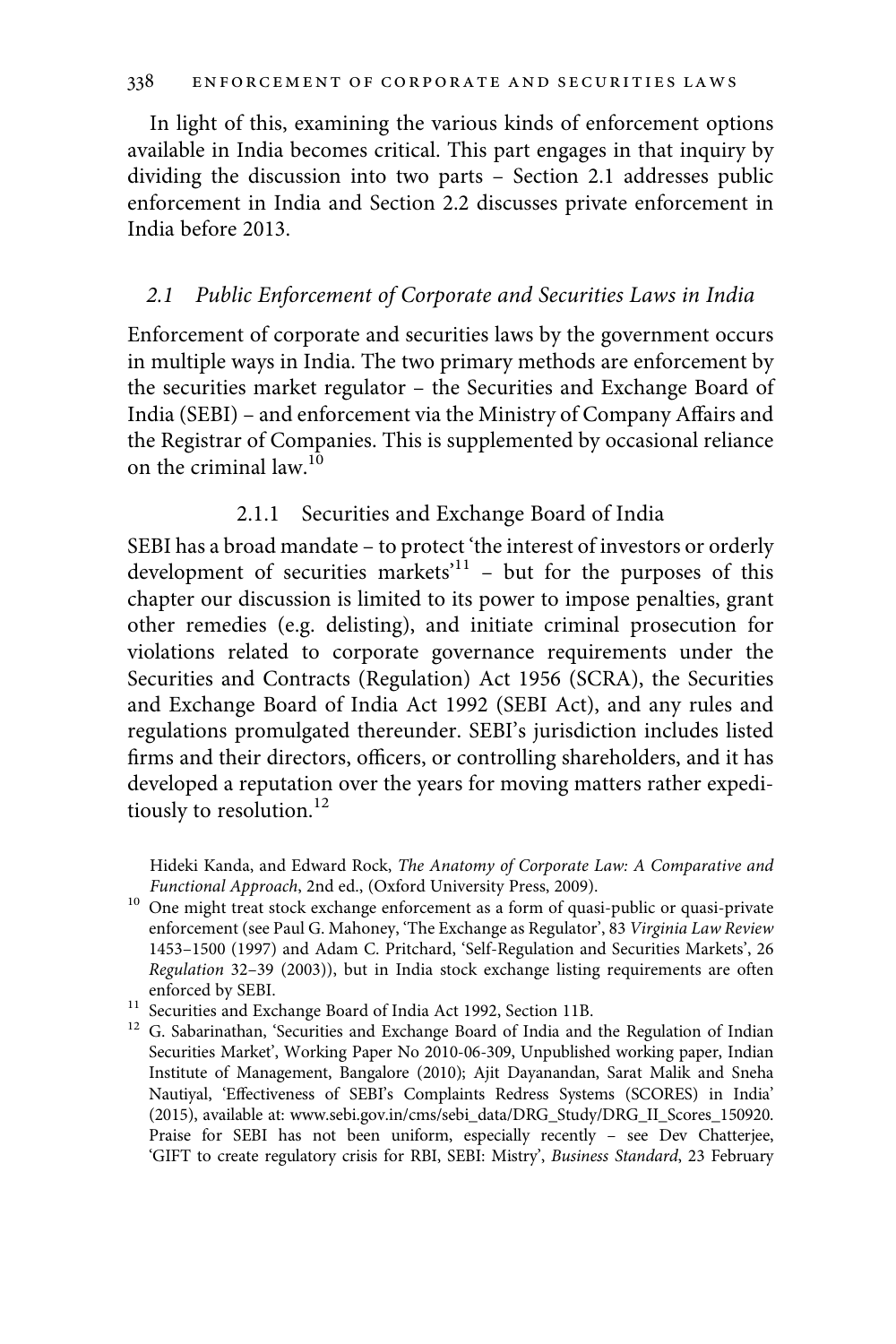The primary corporate governance provision is Clause 49, promulgated by SEBI in 2000, which bears substantial similarities to the OECD's best practices from around that time.<sup>13</sup> Clause 49 is a mandatory part of the Stock Exchange Listing Agreement, and violations of it can result in SEBI imposing large financial and criminal penalties on firms and directors under Section 23E of the SCRA (1956).<sup>14</sup>

In spite of this, active enforcement in this area has taken some time to get started. Although it was fairly well known that many firms were not in compliance with Clause  $49$ 's requirements,<sup>15</sup> SEBI only started investigating violations in September 2007 (SEBI Press Release, 2007) – seven years after Clause 49 came into operation – and to date no sanctions have been imposed.<sup>16</sup>

There are, of course, other regulations that are of import, such as the prohibition of insider trading (and unfair trading), the 'takeover' regulations (relevant in share acquisition cases), and regulation on the failure of firms to address grievances by investors $17$  where SEBI enforcement has been more active. However, the issues addressed in these regulations are not at the core of governance concerns in India.18 Nonetheless, proof that SEBI can be an active enforcer in some areas holds out hope that it could also be an important player in the governance context. Indeed, the increasing breadth of SEBI's powers and its willingness to use certain remedies makes approaching SEBI a popular course of action for investors.<sup>19</sup>

2016, www.business-standard.com/article/economy-policy/gift-to-create-regulatory-crisis-

- 
- for-rbi-sebi-mistry-116022200637\_1.html. 13 Khanna, 'Corporate Governance in India'. 14 SEBI decisions may be appealed through various layers of the Indian administrative and 14 SEBI decisions may be appealed through vari
- judicial apparatus and all the way to the apex court the Supreme Court of India. <sup>15</sup> N. Balasubramaniam, Bernard S. Black, and Vikramaditya Khanna, 'The Relation Between Firm-Level Corporate Governance and Market Value: A Study of India', 11
- Emerging Markets Review 319–340 (2010).  $16$  A number of these actions were against government owned firms, and to date, only three of these proceedings have been resolved (leading to no sanctions) (SEBI Press Release. 2007. 'SEBI initiates adjudication proceedings against 20 companies for noncompliance of Clause 49 norms'. SEBI PR No.257/2007 (11 September, 2007).
- Available at: www.sebi.gov.in/Index.jsp?contentDisp=Section&sec\_id=1). <sup>17</sup> See Section 23C of the SCRA (1956), Sections 12A, 15C and 15G of the SEBI Act (1992), Sections 3 and 4 of the Securities and Exchange Board of India (Prohibition of Fraudulent and Unfair Trade Practices Relating to Securities Market) Regulations 2003 and Securities and Exchange Board of India (Substantial Acquisition of Shares and Takeovers) Regulations, as amended in 2010 ('Takeover Code') Sections 45(5) and 45(6).
- 
- <sup>18</sup> SEBI Annual Report. 2008–09, www.sebi.gov.in/annualreport/0809/annualrep08-09.pdf.<br><sup>19</sup> G. Sabarinathan, 'Securities and Exchange Board of India and the Regulation of Indian Securities Market; Ajit Dayanandan, Sarat Malik, and Sneha Nautiyal,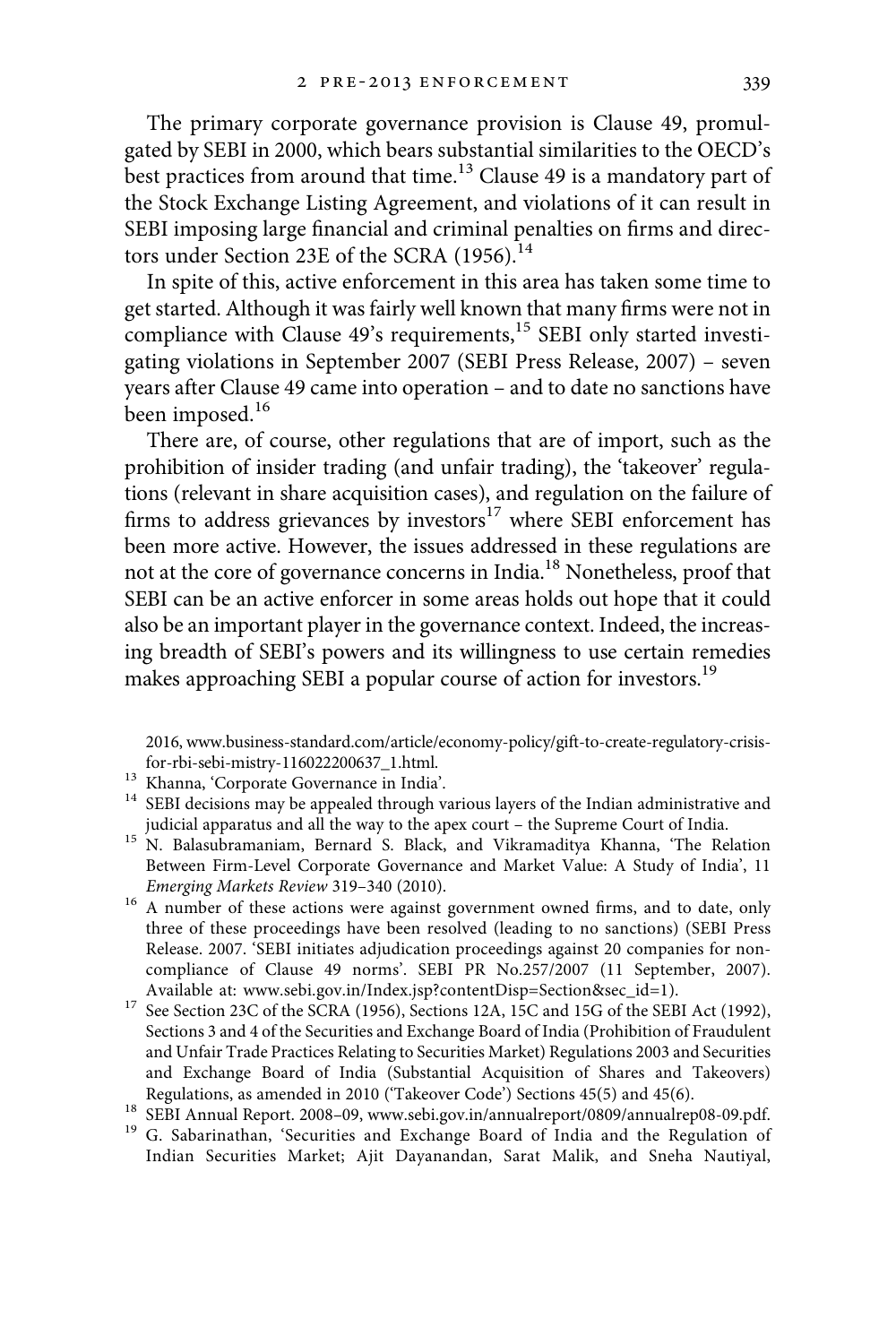Having said this, it is noteworthy that private enforcement is usually precluded where SEBI is empowered to act or issue orders because the operation of sections 15Y and 20A of the SEBI Act prohibits civil courts from taking jurisdiction and entertaining a suit in such situations.<sup>20</sup> Thus, the enhancement in public enforcement comes at the cost of limiting private enforcement in this context.

#### 2.1.2 Ministry of Company Affairs

Along with SEBI enforcing India's securities laws, the Ministry of Company Affairs (MCA) administers India's Companies Laws.<sup>21</sup> The MCA primarily investigates matters through its investigations divisions, regional directors, registrars of companies, and more recently the serious fraud office, and promulgates rules under certain statutes (e.g. the corporate social responsibility rules under the new Companies Act 2013). Although the MCA has broad investigatory authority, the cases it could bring are limited to only certain provisions (which are discussed shortly) and have been subject to significant delays leading to MCA's having a substantially weakened ability to play an important and timely enforcement role.

#### 2.1.3 Reserve Bank of India

The Reserve Bank of India (RBI) has the power to regulate a number of things under the Foreign Exchange Management Act 2000 (FEMA 2000) that can have an impact on governance (e.g. acquisitions using foreign currency). $22$  Although these might be important in specific cases, they are not generally considered core governance concerns and thus I refrain from discussing the RBI's enforcement role in any greater detail.

'Effectiveness of SEBI's Complaints Redress Systems (SCORES) in India'; Pankaj Vaish, 'Sebi: A Watchful and Efficient Regulator', LiveMint, 22 February 2016. Available at: www.livemint.com/Opinion/isaido0Fv2QYHTBkOCAj3M/Sebi-A-watchfuland-efficient-regulator.html; Anirudh Laskar and Vyas Mohan, 'Sebi's 25-Year Journey', LiveMint, 21 May 2013. Available at: www.livemint.com/Industry/xer1j7wBRbQH1

- UTOBVrRaL/Sebis-25year-journey.html. <sup>20</sup> Both the courts in Kesha Applicances P. Ltd v. Royal Holdings Services Ltd (2006) 130 Comp. Cas. 227 (Bom.), para. 43 – and the Reserve Bank of India (see Report of Committee on Financial Sector (2009) at para. 4.3.4)) – have held that the civil jurisdic-
- tion of the courts is excluded in such instances.<br> $^{21}$  Ministry of Company Affairs Annual Report (2005), www.mca.gov.in/MinistryWebsite/
- dca/report/annualreport2005.html.<br><sup>22</sup> For details, see www.rbi.org.in/scripts/Fema.aspx.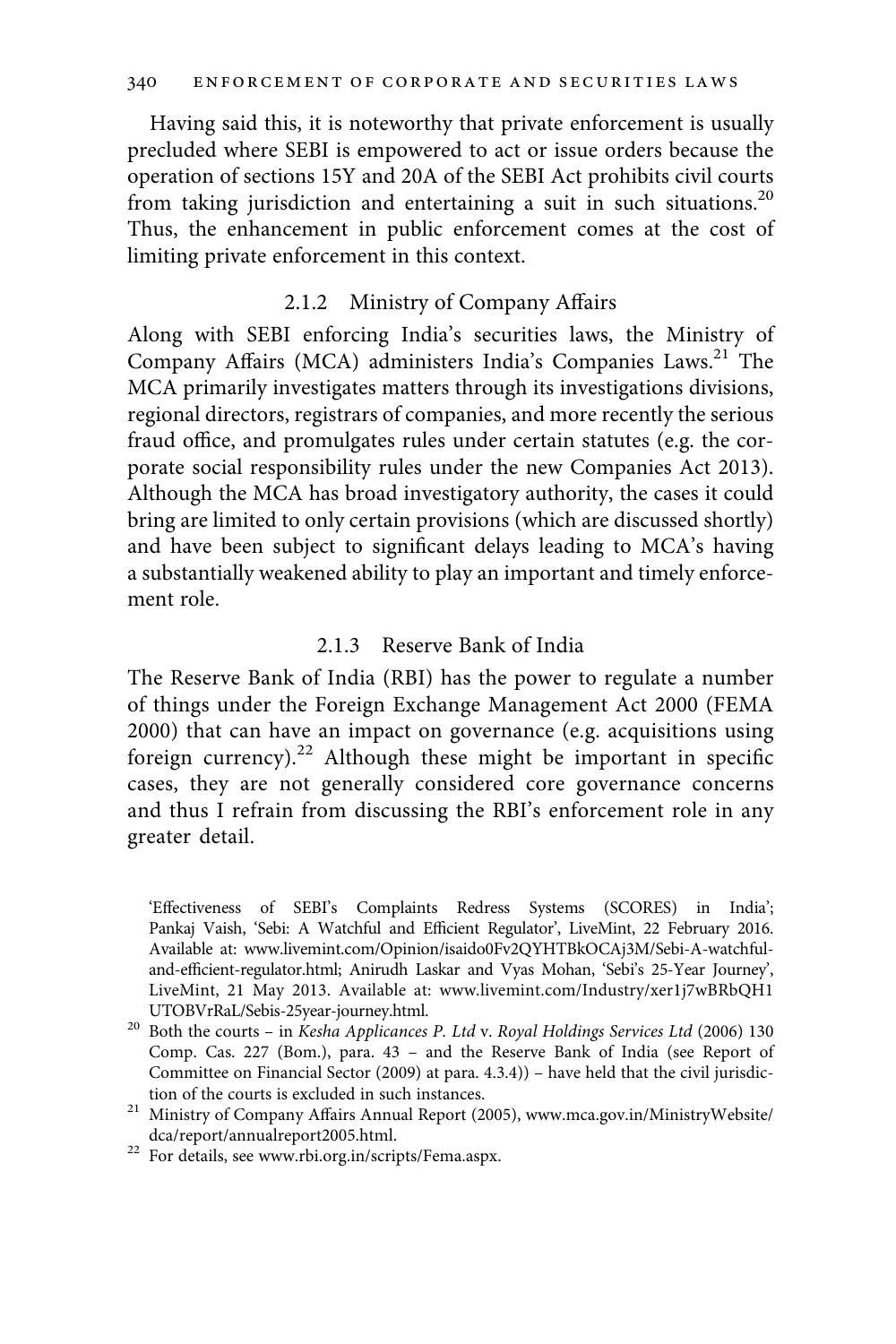#### 2.1.4 Criminal Liability

Governance concerns can rise to the level of criminal liability in India. In particular, the Indian Penal Code (IPC) makes it a crime to engage in a criminal breach of trust (Section 406) or cheating (Section 420).<sup>23</sup> These provisions have been used at times to police governance issues,  $24$  but they are generally not used with high frequency. Moreover, conviction rates are fairly low in India, $^{25}$  which is likely to weaken the deterrent effect of such laws.<sup>26</sup>

Based on this brief overview, the impression one gets is that, except for SEBI in the last few years, public enforcement in the area of corporate and securities laws in India has been quite lacklustre. That then leads to the discussion on private enforcement.

#### 2.2 Private Enforcement

Although there are multiple bases for private civil enforcement in the corporate governance space in India (e.g. derivative suits, oppression and mismanagement, fraud and so forth) they all largely suffer from lengthy delays in the judicial process and unclear bases for liability. This creates a weak form of private enforcement. This section begins its discussion with derivative suits and then proceeds to examine the other forms of private civil enforcement.

#### 2.2.1 Derivative Suits

Although derivative suits are available in India, they are quite rare for a number of reasons.<sup>27</sup> First and foremost is that India's derivative suit

- <sup>23</sup> See Tristar Consultants v. VcustomerServices, AIR2007 Delhi 157; Nanalal Zaver
- v. Bombay Life Assurance, AIR 1950 SC 172.<br><sup>24</sup> Vikramaditya Khanna and Shaun J. Mathew, 'The Role of Independent Directors in Controlled Firms in India: Preliminary Interview Evidence', 22 National Law School of
- India Review 35–66 (2010). 25 Bibek Debroy and Aditya Singh, 'Justice Delivery in India: A Snap Shot of Problems and Reforms', in C. I. Herman (ed.), Economic Developments in India (Academic Foundation,
- 2009); Khanna, 'Judicial Reform in India'.  $26$  India's criminal justice system tends to have low conviction rates but fairly relaxed arrest practices (i.e. it is fairly easy to arrest individuals even though convicting them is difficult – see Vikramaditya Khanna and Kartikey Mahajan, 'Anticipatory Bail in India: A Novel Way to Address Misuse of the Criminal Process', in Jacqueline Ross and Steven Thaman (eds.), Research Handbook on Comparative Criminal Procedure (Edward Elgar, 2016). This raises concerns for a number of reasons including creating a breeding ground for corruption; Khanna, 'Judicial Reform in India';

Khanna and Mahajan, 'Anticipatory Bail in India'. $^{\rm 27}$ Khanna and Varottil, 'The Rarity of Derivative Actions in India'.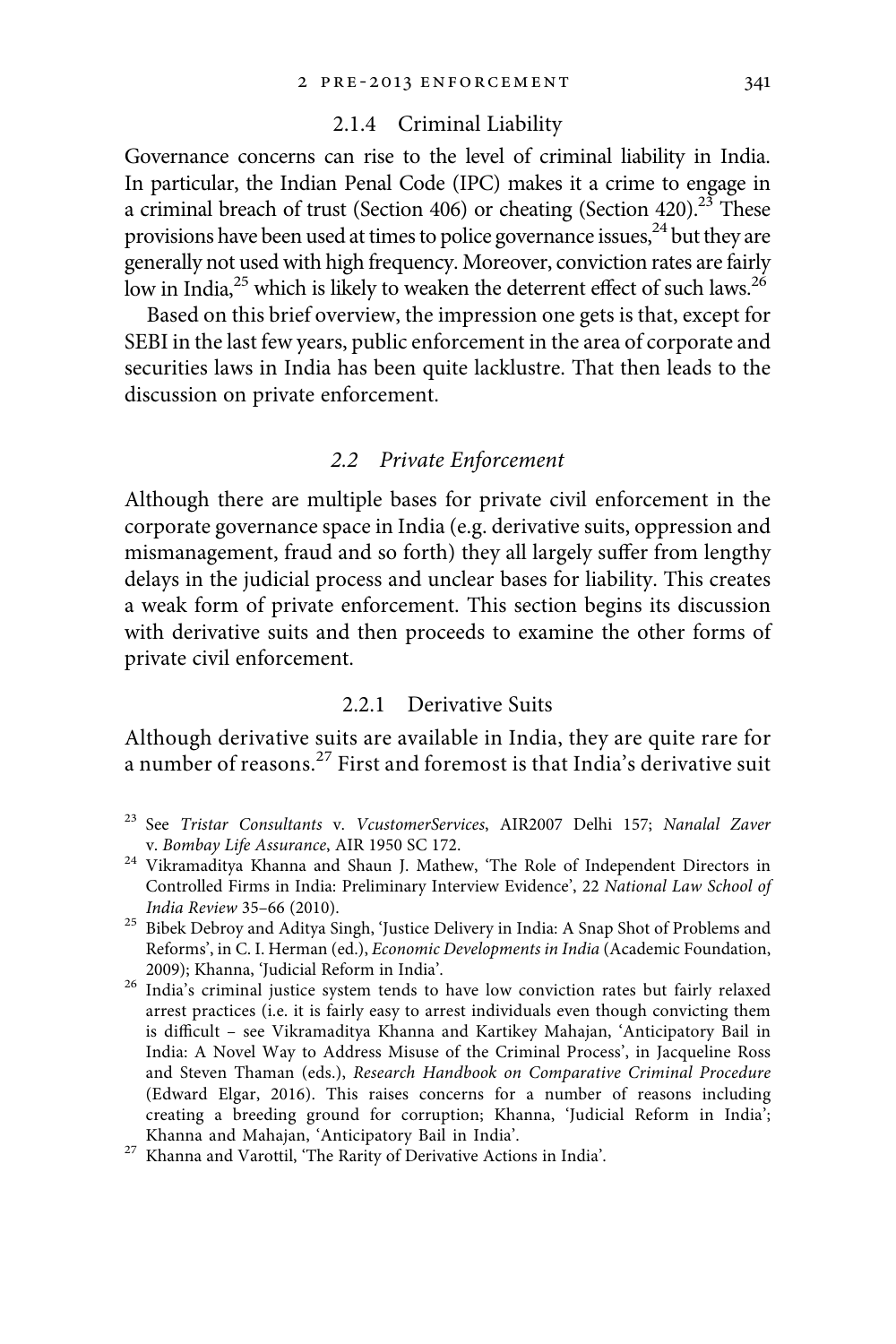system is based on common law, not statute, and is subject to the limitations that come with that.<sup>28</sup> In particular, the rule in Foss v. Harbottle applies in full force in India.<sup>29</sup> The holding of this case (i.e. that a derivative action belongs to the company) means that if shareholders ratify the complained of activity then the suit becomes infructuous, as the company has effectively said it approves of the underlying activity. This presents an almost insurmountable hurdle for minority shareholders trying to sue controllers, because the controlling shareholder can usually manage to get a majority of the shareholders to ratify the complained about action (e.g. by voting the controller's shares).<sup>30</sup> Although there are exceptions to Foss, they are rather limited (e.g. suits based on violations of the charter or underlying legislation, such as ultra vires acts, illegal acts, and acts obtained without a required special resolution) or require the minority shareholder to meet difficult burdens (e.g. showing that the controller obtained some benefit at the expense of the company (not the minority per se) $).$ <sup>31</sup>

In addition, minority shareholders would face challenges in identifying the underlying fiduciary duties that were violated. Controlling shareholders do not owe fiduciary duties to minorities in India, making a derivative suit on this basis a non-starter.<sup>32</sup> Further, although directors do owe duties to the company in India, these duties are determined by reference to the very thin case law present in India.33 Moreover, courts can protect directors from liability under Section 633 of the Indian Companies Act 1956 if it is shown that the directors acted honestly and reasonably.<sup>34</sup> This, when combined with the weaker explication of duties and likely controller ratification, leaves the derivative suit mechanism in India with little power.

<sup>&</sup>lt;sup>28</sup> Ibid. In an earlier study, a co-author and I could only find ten derivative suit cases that reached the High Courts or Supreme Court in India over the last sixty or so years, with

only three being permitted to continue.<br><sup>29</sup> (1843) 2 Har 461. Indian cases relying on Foss include Nagappa Chettiar v. The Madras Race Club (1949) 1 MLJ 662 (Mad) and Nirad Amilal Mehta v. Genelec Ltd (2008) 146

Comp. Cas. 481 (Bom).<br><sup>30</sup> See MacDougal v. Gardiner (1875) 1 Ch. D 13.<br><sup>31</sup> See Nagappa, above note 29; Arad Reisberg, *Derivative Actions and Corporate*<br>Governance, (Oxford University Press. 2007).

 $^{32}$  See Rolta India Ltd. v. Venire Industries Ltd. (2000) 100 Comp. Cas. 19 (Bom).  $^{33}$  For a more detailed discussion see above note 27.  $^{34}$  See above note 27. This is quite frequently used.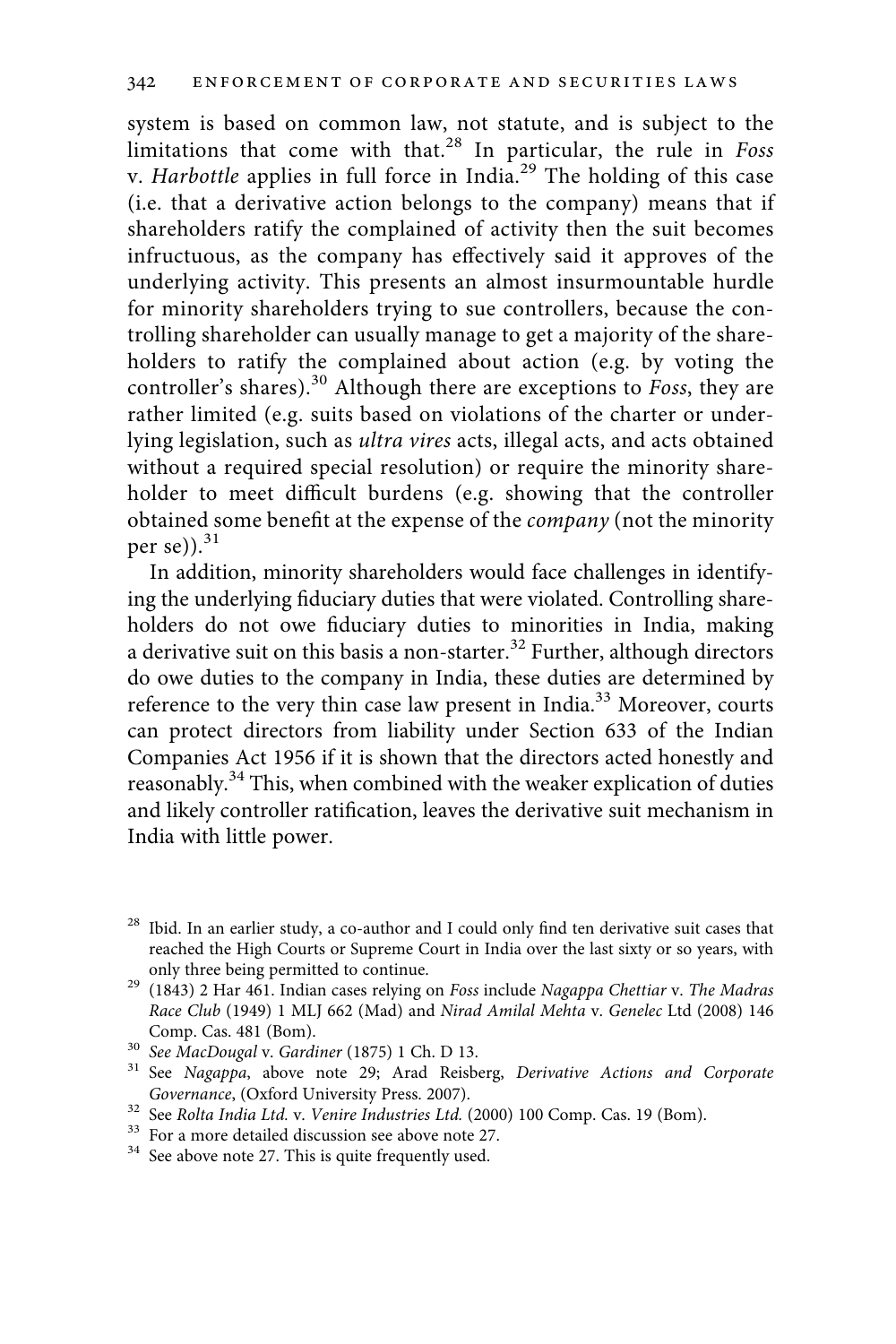#### 2.2.2 Order I, Rule 8, CPC 1908

Another route through which a shareholder may try to initiate private enforcement is through a 'representative' suit under Order I, Rule 8, of the Civil Procedure Code 1908, which states:

One person may sue or defend on behalf of all in same interest.

- (1) Where there are numerous persons having the same interest in one suit,
	- (a) one or more of such persons may, with the permission of the Court, sue or be sued, or may defend such suit, on behalf of, or for the benefit of, all persons so interested.

Generally, a representative suit under this order is thought to be similar to a motion for claim joinder – where similar suits are brought together in one proceeding to avoid duplicative litigation.<sup>35</sup> This is different than the standard background for a derivative suit – where the concern is that most shareholders would not bring a suit unless some form of claim aggregation was permissible. Indeed, the optics are a little stranger still because a derivative suit is permitted when the board is unwilling to initiate a suit (perhaps they are conflicted) and thus shareholders are permitted to bring suit, whereas in a representative suit the issue is that all litigants are keen to bring suit and for judicial economy these claims will be joined in one proceedings.

In spite of these differences, some courts seem to have allowed what looks like a derivative suit to be conducted as a representative suit with some unusual modifications. Generally, a representative suit requires the permission of the court and notice to be provided to all parties (at plaintiff's expense). The company is included as a defendant (pro forma) and in case the plaintiffs win then the recovery goes to the company (which is again the defendant).<sup>36</sup> Although this results in an awkward fit, it is somewhat understandable given the challenges in bringing a successful derivative suit in the Indian context. Nonetheless, only recently have courts in India begun to discuss the differences between derivative suits and representative actions.37 In any case, the number of representative suits in the corporate context in India is still vanishingly thin.

2.2.3 Oppression and Mismanagement: Company Law Board

The Company Law Board (and its soon to be successor – the National Company Law Tribunal (NCLT)) is another player in the enforcement

<sup>&</sup>lt;sup>35</sup> Prasad, Mulla, *The Code of Civil Procedure.*  $36$  See *Jaideep Halwasiya v. Rasoi Ltd* (2009) 150 Comp. Cas. 1 (Cal).  $37$  See N*agappa Chettiar*, above note 29.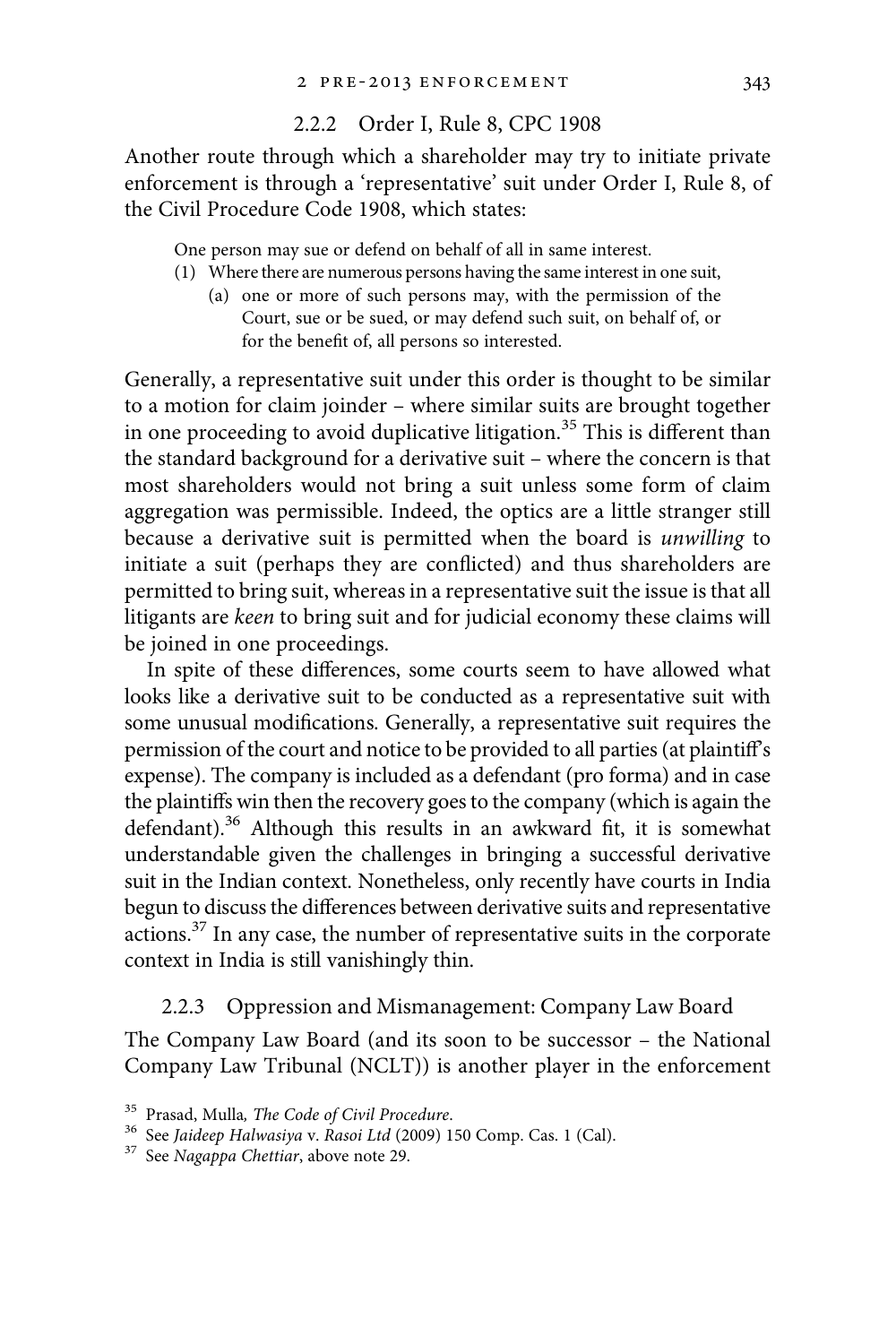landscape in India. The Company Law Board's (CLB's) governance mandate, for our purposes, is limited to oppression and mismanagement claims under Sections 397 to 399 of the Companies Act 1956 (now replaced by Sections 241 to 244 of the Companies Act 2013).<sup>38</sup> Under the 1956 Act the oppression and mismanagement action was not seen as being too important because the most common remedy available was an injunction and because the CLB, under section 633 of the 1956 Act, could protect directors from liability.<sup>39</sup> Finally, although the CLB may move somewhat faster than the civil courts on commercial matters, it has still been subject to lengthy delays so that any recovery probably has a substantially reduced real value to a litigant.<sup>40</sup>

#### 2.2.4 Contract or Tort?

It is conceivable that a shareholder might initiate a fraud action (under Section 17 of the Indian Contract Act 1872), a misrepresentation claim (under Section 62 of the Companies Act 1956), or a Common Law tort claim for deceit. In all these cases the chances of recovery are slim (because their core elements are difficult to show in modern transactions) and because the endemic delays in litigation would make any judgment worth quite a bit less.

For example, under the tort for deceit the plaintiff must show a fraudulent misrepresentation related to a material fact and that the plaintiff received the shares directly from the company.<sup>41</sup> Thus, secondary market transactions would largely be outside the purview of this tort. Similarly, the cause of action under Section 17 of the Indian Contracts Act 1872 requires that the fraud have been conducted by a party to the transaction thereby exempting most secondary market transactions where the alleged fraud is by the issuing firm. $^{42}$ 

#### 2.2.5 Impact of Securities Laws on Private Enforcement

India's securities laws might provide for potential causes of action, but as noted earlier, if SEBI is empowered to act on a matter or issue an order

<sup>&</sup>lt;sup>38</sup> For details, see Companies Amendment Act 2002; Union of India v. R. Gandhi, in the Supreme Court of India Civil Appeal No. 3067 of 2004 & Civil Appeal No. 3717 of 2005,

<sup>11</sup> May 2010. 39 A. Ramaiya, Ramaiya's Guide to the Companies Act (18th edition) (Nagpur: Lexis Nexis Butterworths Wadhwa India, 2014).

 $^{40}$ Khanna and Varottil, The Rarity of Derivative Actions in India.  $^{41}$  Avtar Singh, Company Law (Eastern Book Company, India 2007).  $^{42}$  Avtar Singh, Company Law.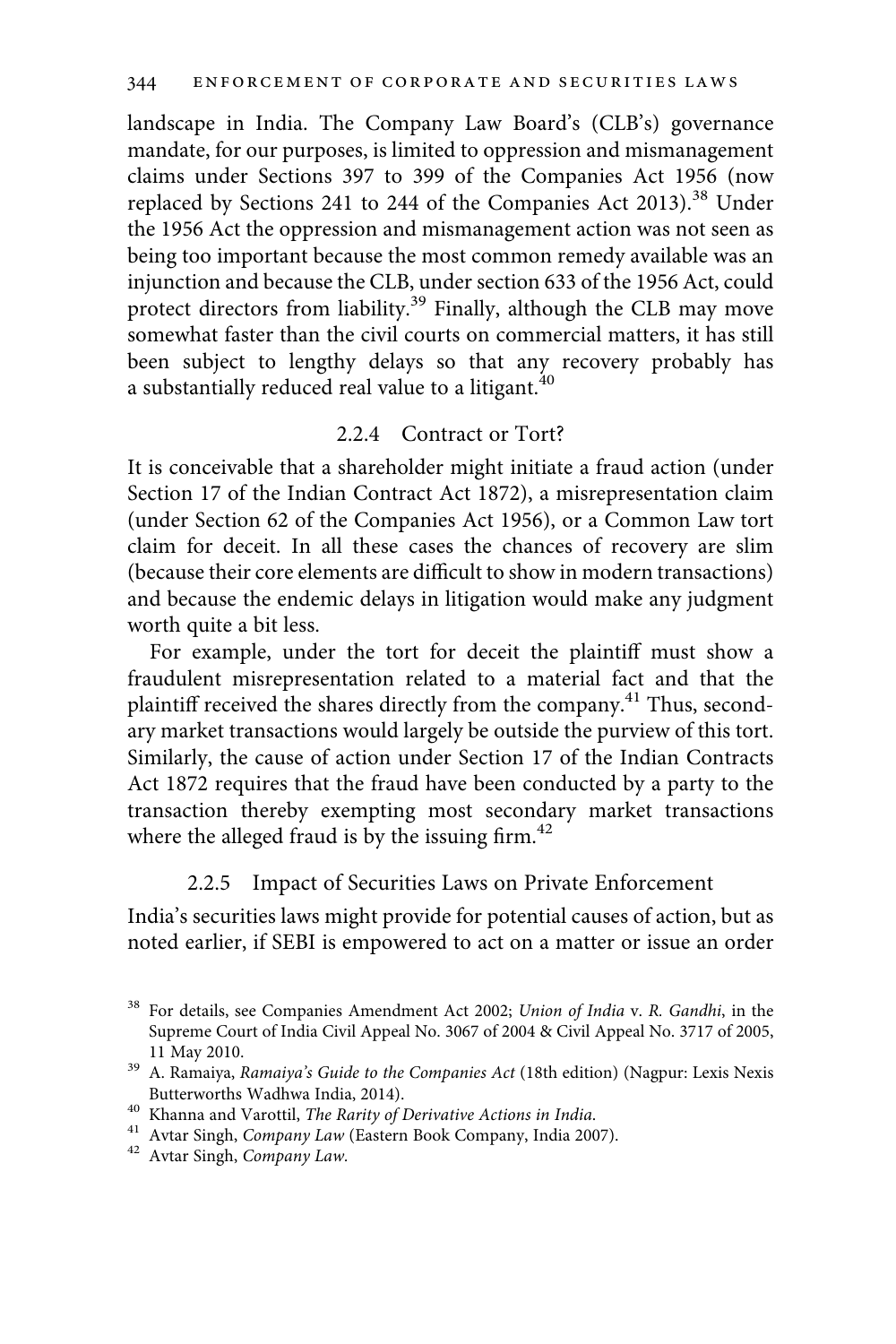then the civil courts are not to entertain jurisdiction for private suits. Thus, as a practical matter these statutory and regulatory provisions do not generate any scope for private enforcement unless SEBI is not empowered to act on a matter – which is fairly rare.

This general overview of public and private enforcement in India leads one to conclude that India has limited public enforcement and almost no effective private enforcement of corporate and securities laws. Indeed, prior surveys of enforcement in India have suggested that it is quite weak.43 Given these weak protections, one might expect that it would be difficult for dispersedly held firms to develop, and investors might then need to rely on other methods (taking larger stakes, relying on business and social norms) to secure their investment.<sup>44</sup>

This then leads to the key question animating this chapter: What steps can be taken that might enhance enforcement in India? The next two sections begin an inquiry into that question by examining the theoretical case for private enforcement and then examining how it might be operationalised in the Indian business and institutional context. Following that is a discussion of the class action mechanism described in the Companies Act 2013 and other potential enforcement reforms.

#### 3 Potential Value of Private Civil Enforcement

For purposes of obtaining a more thorough understanding of private enforcement in India, this chapter assumes that public enforcement is available and then inquires how might private civil enforcement be a useful supplement.<sup>45</sup> This issue is pursued in two steps - first, examining how private civil enforcement is likely to enhance the availability of information on wrongdoing by incentivising private individuals to come

<sup>43</sup> CII Report (2009), 'Corporate Governance: Recommendations for Voluntary Adoption'. Report of the CII Task Force on Corporate Governance, www.mca.gov.in /Ministry/latestnews/Draft\_Report\_NareshChandra\_CII.pdf.; ICSI Report (2009), 'ICSI Recommendations to Strengthen Corporate Governance Framework'. Institute of Company Secretaries of India, www.mca.gov.in/Ministry/latestnews/ICSI\_ Recommendations\_Book\_8dec2009.pdf); KPMG Report (2008), 'The State of Corporate Governance in India: A Poll', www.kpmg.com/IN/en/ThoughtLedership/The%20State%20of

<sup>%20</sup>Corporate%20Governance%20in%20India%202008.pdf.<br><sup>44</sup> Coffee, 'The Rise of Dispersed Ownership'; Mark J. Roe, *Strong Managers, Weak Owners:*<br>*The Political Roots of American Corporate Finance* (Princeton University Pres

<sup>&</sup>lt;sup>45</sup> For a discussion on public enforcement see A. Mitchell Polinsky and Steven M. Shavell. 'The Economic Theory of Public Enforcement of Law', 38 Journal of Economic Literature 45–76 (2000).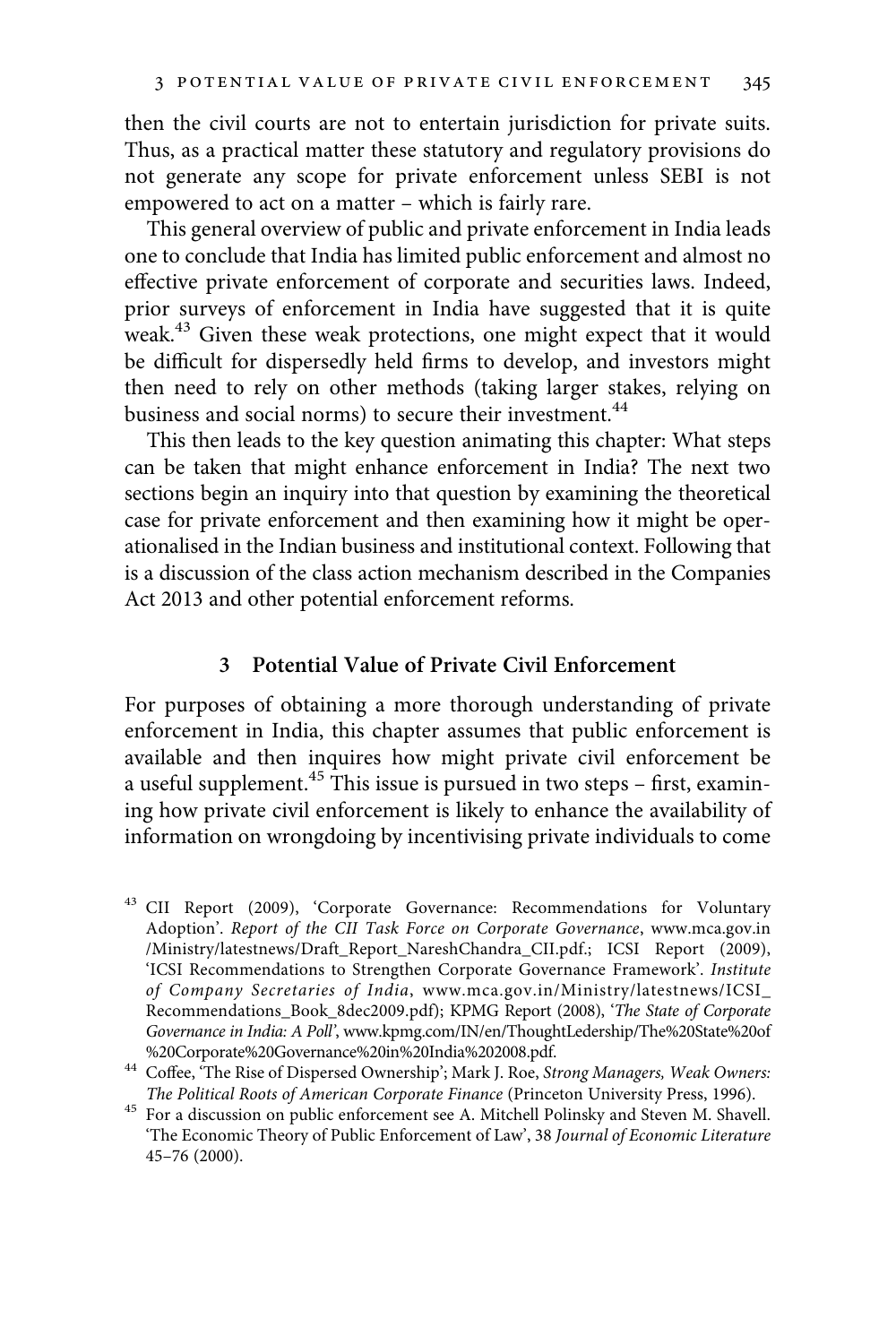forward with their information, and second by examining how the potentiality of recovery for individual investors might aid in deepening the liquidity of stock markets.

### 3.1 Obtaining Enforcement Relevant Information

Individuals might possess information that is relevant to enforcement efforts (e.g. on wrongdoing) that government agents may not be able to easily access or assess.<sup>46</sup> An example might be when victims of wrongdoing have information about who harmed them and how that government agents would find either difficult or costly to obtain.

By providing these individuals with the prospect of monetary recovery (or the prospect of having the wrongdoer's behaviour adjudged negatively) we provide them with an incentive to bring their information to the attention of authorities thereby increasing the likelihood that the wrongdoer will be punished (and hence deterring her). There are of course other ways in which to incentivise private parties to bring information to light (e.g. bounties, whistleblower duties), but I limit my discussion to private civil enforcement for now.<sup>47</sup>

In the context of corporate governance one can easily see the value of private enforcement. There are likely to be many things related to fiduciary duties about which the putative victim is more likely to have information than the government. Similarly, a shareholder is likely to have a better understanding of the contractual and other relationships between the parties as compared to the government.

#### 3.2 Liquidity Enhancing Features?

Another likely benefit of private enforcement is that by providing an avenue in which investors can obtain monetary remedies for governance wrongdoing, it reduces the downside risk faced by investors when

<sup>&</sup>lt;sup>46</sup> Landes and Posner, 'The Private Enforcement of Law'.<br><sup>47</sup> On bounties and whistleblowing see A. Mitchell Polinsky, 'Private versus Public Enforcement of Fines', 9 Journal of Legal Studies 105–127 (1980), Michael Rich, 'Prosecutorial Indiscretion: Encouraging the Department of Justice to Rein in Out of Control Qui Tam Litigation under the Civil False Claims Act', 76 University of Cincinnati Law Review 1233 (2008), David F. Engstrom, 'Whither Whistleblowing? Bounty Regimes, Regulatory Context, and the Challenge of Optimal Design', 15 Theoretical Inquiries in Law 605–633 (2014). For discussion on the closely associated notion of self-reporting, see Louis Kaplow and Steven Shavell, 'Optimal Law Enforcement with Self-Reporting of Behavior', 102 Journal of Political Economy 583–606 (1994).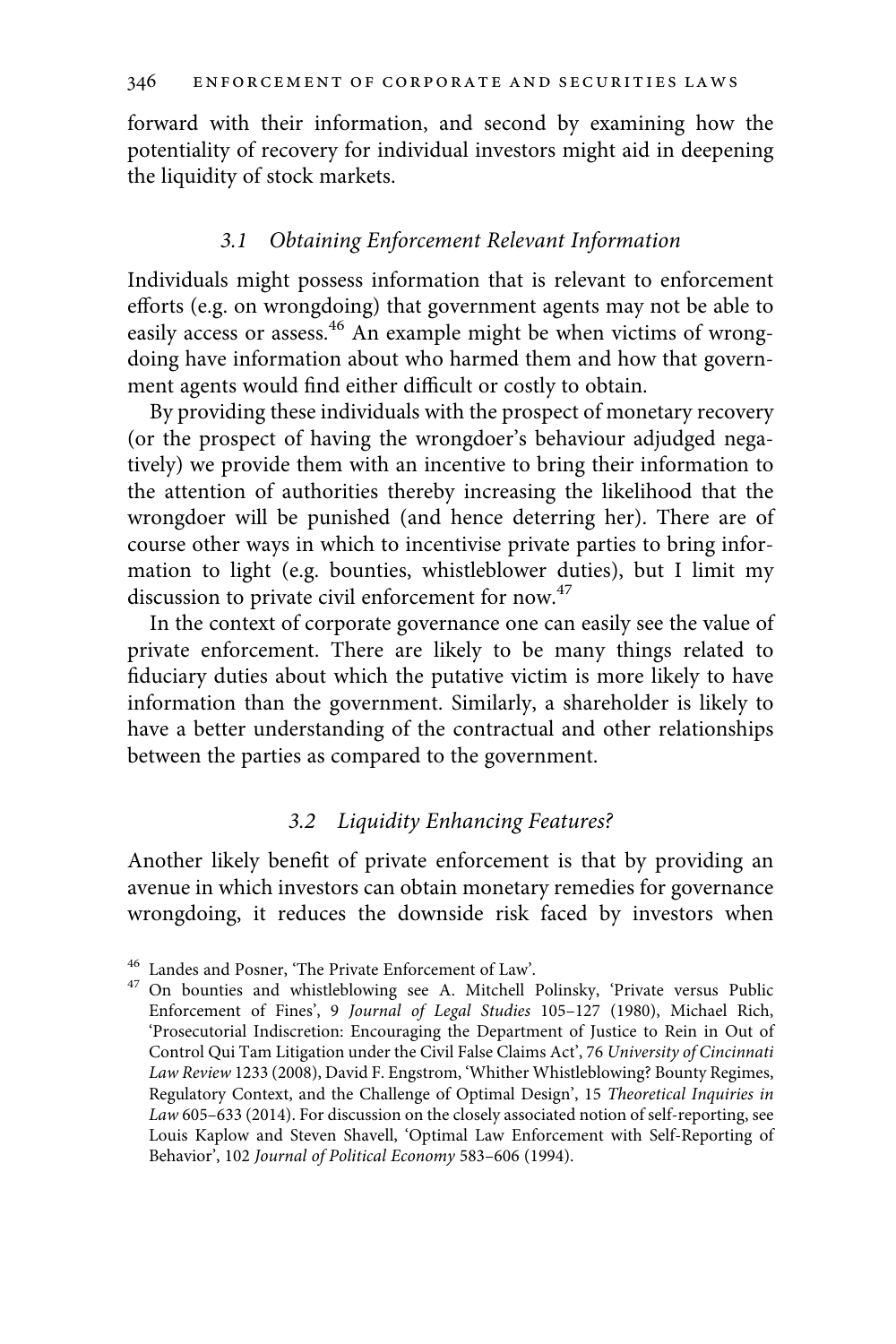investing and should attract more investors to the market (compared to if such recovery was unlikely or not timely and no insurance was available), thereby enhancing its liquidity.<sup>48</sup> Of course, the risk of governance wrongdoing or fraud is a risk that investors might also reduce via diversification and thus not require recovery to attract them to the market. Although certainly plausible for some risks, one must keep in mind that systemic risk associated with fraud (that affecting the market) cannot be easily diversified away. If a market is thought to have rampant fraud, then people are likely to simply stay away and that would hurt market development and capital formation.<sup>49</sup> Moreover, if diversification is difficult or costly then that too might hurt market development.<sup>50</sup> This leaves space for private enforcement to play a role in enhancing liquidity by reducing some of the downside risk investors might face.

In the context of India and other emerging markets, if a goal is to encourage the entry of individual investors at the retail level or even to attract them to invest via intermediaries (e.g. mutual funds) then the possibility of recovery for governance wrongdoing might well be an attractive option. India is estimated to have around two million retail investors,<sup>51</sup> but one must keep in mind that the population is over 1.2 billion. Moreover, foreign investors are quite likely to pay close attention to governance issues (as has been observed in the past), and attracting them may involve some measure of private enforcement.<sup>52</sup>

Of course, assessing the value of private enforcement in India will require some understanding of how it might fit within the business and institutional structures in India. It is to those issues that I now turn.

- <sup>48</sup> Choi and Pritchard, Securities Regulation: Cases and Materials; Khanna, 'Law
- Enforcement & Stock Market Development'.<br> $^{49}$ Akerlof, 'The Market for "Lemons"'; Choi and Pritchard, Securities Regulation: Cases and
- $\emph{Materials.}$  <br> 16 If there are very few publicly traded firms, then the prospect of diversification is similarly reduced. 51 Rahul Chhabra, Sankar De, Naveen R. Gondhi and Bhimasankaram Pochiraju, 'Is Zero
- Return a Natural Benchmark for Investors? An Investigation with Individual Trading Records' (20 January 2012). Available at SSRN: https://ssrn.com/abstract=1846474 or http://dx.doi.org/10.2139/ssrn.1846474; For further discussion see 'Indian Retail Investors Tend to Lose in Stock Markets: Study', Economic Times, 29 November 2012, available at http://articles.economictimes.indiatimes.com/2012-11-29/news/35433105\_
- $1\_retail-investors-trade-data-study.$ 52 Vikramaditya Khanna and Roman Zyla, 'Survey Says...Corporate Governance Matters to Investors in Emerging Market Companies', International Finance Corporation Publication, World Bank Group 2012. Available at: www1.ifc.org/wps/wcm/connect/ dbfd8b004afe7d69bcb6bdb94e6f4d75/IFC\_EMI\_Survey\_web.pdf?MOD=AJPERES.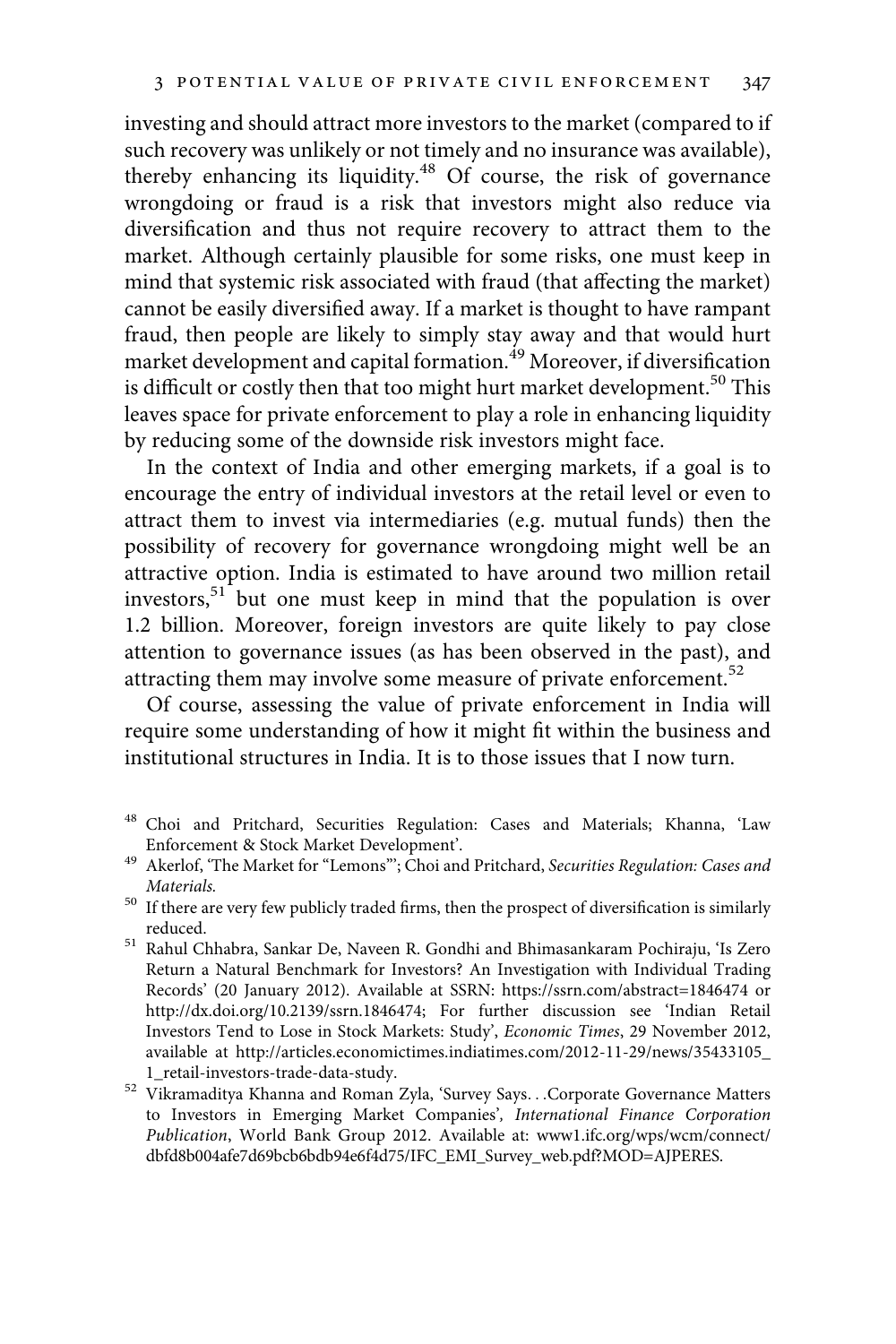### 4 Indian Business and Institutional Context

India's business and institutional structures share some similarities with those in the US and Western Europe, but there are also important differences that will likely influence the desirable structure of enforcement for corporate and securities laws. In this section, I focus on two of the most prominent differences – ownership structure and institutional architecture (i.e. judicial and legal system).

#### 4.1 Ownership Structure: Controlled Firms

India has, depending on how one counts, somewhere around 4,000 publicly traded firms on two major stock exchanges, Bombay Stock Exchange (BSE) and the National Stock Exchange (NSE). However, virtually all these firms are controlled firms. Some are controlled by family business houses (e.g. Birla, Ambani, Adani), some by the State (e.g. Oil and Natural Gas Corporation), some by foreign multinationals (e.g. Nestle India), and others by Indian founders who are neither family nor part of a kinship network (e.g. Infosys). There are few truly dispersedly held firms in India.<sup>53</sup>

This means that the predominant form of governance concerns in India are not the typical concerns between shareholders and management (seen in countries with more dispersedly held firms), but rather the conflict between controlling shareholders and minority shareholders.<sup>54</sup> This conflict raises standard concerns about expropriation of the minority rather than pure executive compensation, about freeze outs rather than hostile takeovers and so forth. In light of this overarching governance concern, what value might private enforcement provide?

First, it seems likely that minority shareholders in a controlled firm (especially larger minority shareholders) are likely to have enforcement relevant information. This is for a number of reasons. First, like shareholders in a dispersedly held firm, minorities are the likely victims of governance wrongdoing and are likely to have useful information about it. Second, some firms may have minority shareholders who are not entirely dispersed – that is, some minorities may have sizeable stakes in

<sup>53</sup> George S. Geis, 'Can Independent Blockholding Really Play Much of a Role in Indian Corporate Governance?' 3 Corporate Governance Law Review 283 (2007); Tarun Khanna and Yishay Yafeh, 'Business Groups in Emerging Markets: Paragons or Parasites?', 45 Journal of Economic Literature 331-372 (2007).

<sup>&</sup>lt;sup>54</sup> Lucian A. Bebchuk and Assaf Hamdani, 'The Elusive Quest for Global Governance Standards', 157 University of Pennsylvania Law Review 1263–1317 (2009). Khanna, 'Corporate Governance Ratings'; Kraakman et al., The Anatomy of Corporate Law.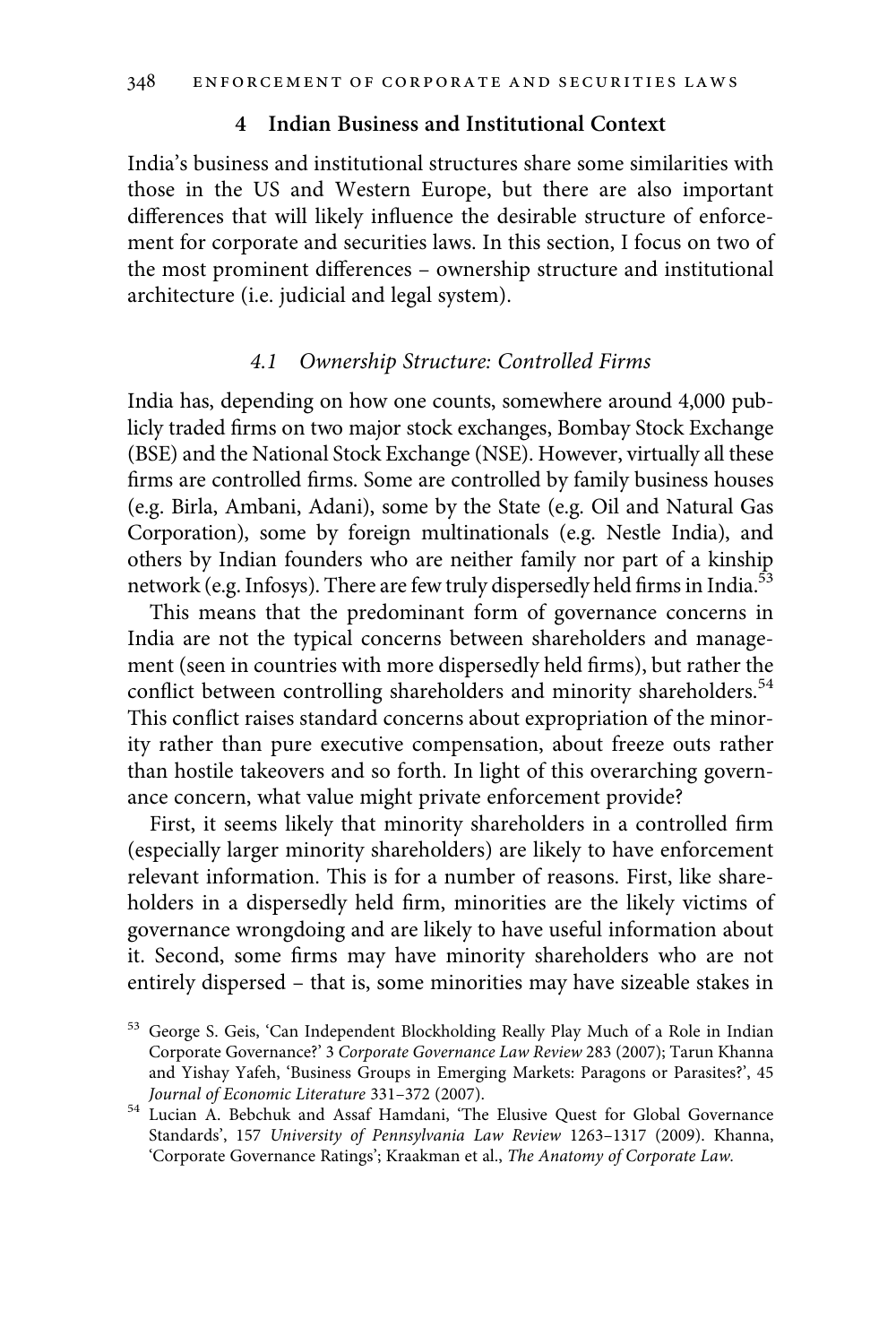the firms. These larger positions provide them with the incentive to get informed about the firm – something seen less often in dispersedly held firms – which in turn suggests they should often have enforcement relevant information (because they are monitoring). Moreover, minorities may find it easier to know who to monitor in a controlled firm (i.e. the controller) rather than in a dispersedly held firm (e.g. management, the board, large institutional shareholders, and so forth). This may be even more likely if the minority has other connections with the controller (e.g. belonging to similar business communities (or caste), having intermingled business interests).

Second, even though minority shareholders may have enforcement relevant information, it is likely that their access to and use of it may vary across the different types of controlling structures – whether by controller type (e.g. family business, state-owned) or by how control is maintained (e.g. pyramids, cross-holdings).<sup>55</sup> For reasons of expositional brevity, I do not discuss these variations here, but note it is an interesting area for future research.

Finally, one expects that the potential liquidity enhancing features of private enforcement are likely to be useful in controlled firms in India too. This is especially likely if the government is trying to increase market liquidity (which India's government seems keen to do) by attracting dispersed investors and foreign investors who may not have the other methods of policing governance that larger minorities may possess (e.g. interlinked business, similar business and social networks, and so forth).<sup>56</sup>

In spite of all these benefits of private enforcement, one should be cognizant of the limitations on private enforcement in the Indian business context. The importance of business families, founders, and powerful bureaucrats running most major firms in India may create an atmosphere of reticence in challenging these controllers in open court and may lead to a preference for less visible challenges or for resolutions that keep disputes out of the public view.<sup>57</sup>

#### 4.2 Institutional Architecture

Another key issue in assessing the likely value of private enforcement is appreciating the institutional architecture within which it might be

<sup>&</sup>lt;sup>55</sup> Khanna and Varottil, 'Board Independence in India'.<br><sup>56</sup> See Coffee, 'The Rise of Dispersed Ownership'.<br><sup>57</sup> Khanna and Varottil, *The Rarity of Derivative Actions in India*.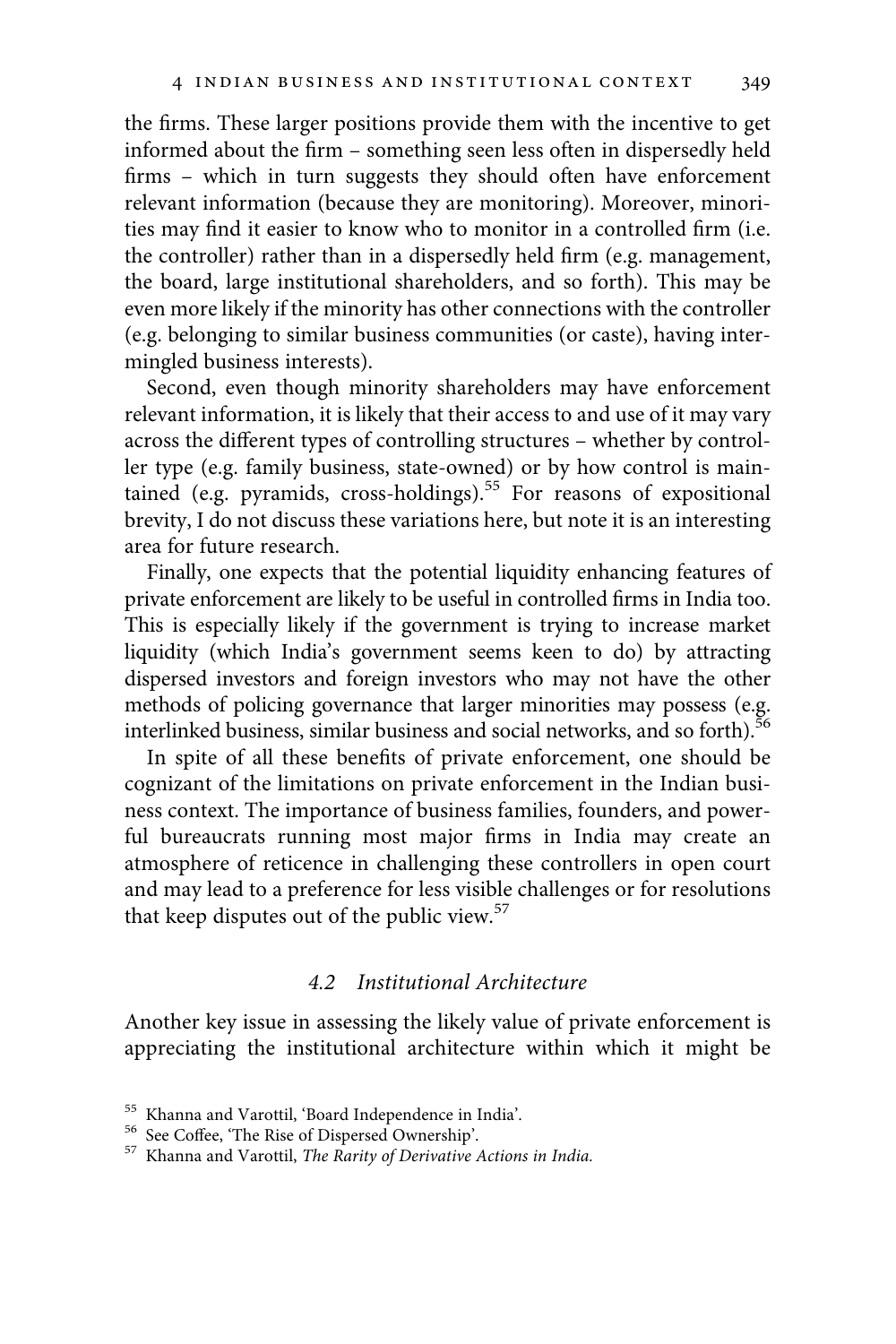utilised. This requires us to gain a deeper understanding of the current reality of India's judicial and legal system.

One of the well-known concerns associated with India's legal system is the lengthy delays faced by litigants. Indeed, many judgments occur so long after the alleged wrong that they hardly provide any real recovery.<sup>58</sup> Although there are specialist courts for addressing corporate law matters in India (first the CLB and then the soon to be formed NCLT), they have thus far also suffered from lengthy delays. Moreover, plaintiffs bringing private cases in India must bear court fees (i.e. fees for bringing a civil suit seeking recovery), and these fees can be substantial and may reduce the attractiveness of suit.<sup>59</sup> This makes reliance on private enforcement in the standard court system less attractive as a means to either obtain enforcement relevant information, enhance liquidity, or police governance wrongdoing.

However, even if delays were not endemic, there are other concerns. In particular, it is key to understand who the likely litigants are and what their incentives might be. In the Indian context (as noted earlier), these are primarily minority shareholders in controlled firms. If the minority is composed of shareholders with sizeable stakes in the firm (e.g. 5 per cent), then the minority may consider it worthwhile to bear the costs of bringing suit (including getting informed) and that may make private enforcement more plausible, holding all else equal. However, these larger minorities may also have other extra-legal methods of influencing the controlling shareholder in India making private suits less likely or less likely to lead to a judgment (as opposed to settlement).<sup>60</sup>

On the other hand, if the minority is composed of small dispersed shareholders, then they are unlikely to consider it worthwhile to bear the costs of bringing an individual suit. Simply put, if most minority shareholders own \$100 worth of shares, then none of them are likely to hire attorneys (who charge more than \$100 for such suits) to initiate litigation. This situation is one in which a typical class action with a

<sup>58</sup> Law Commission of India Report. 2008. Reforms in the Judiciary: Some Suggestions. Report No. 230. Law Commission of India; National Mission for Delivery of Justice and Legal Reform. 2009. 'Towards Timely Delivery of Justice to All: A Blueprint for Judicial Reforms'. Available at: http://lawmin.nic.in/doj/justice/National\_Legal\_Mission-

 $^{59}$  Ibid. In addition to the certainty of paying court fees, if the plaintiff loses, he may have to pay some part of the defendant's legal costs (India follows the English rule on legal costs –

<sup>&#</sup>x27;loser pays'), which may be a substantial cost for some retain investors.  $\,^{60} \,$  See Coffee, 'The Rise of Dispersed Ownership'; and Symposium on Norms and Corporate Law (2001).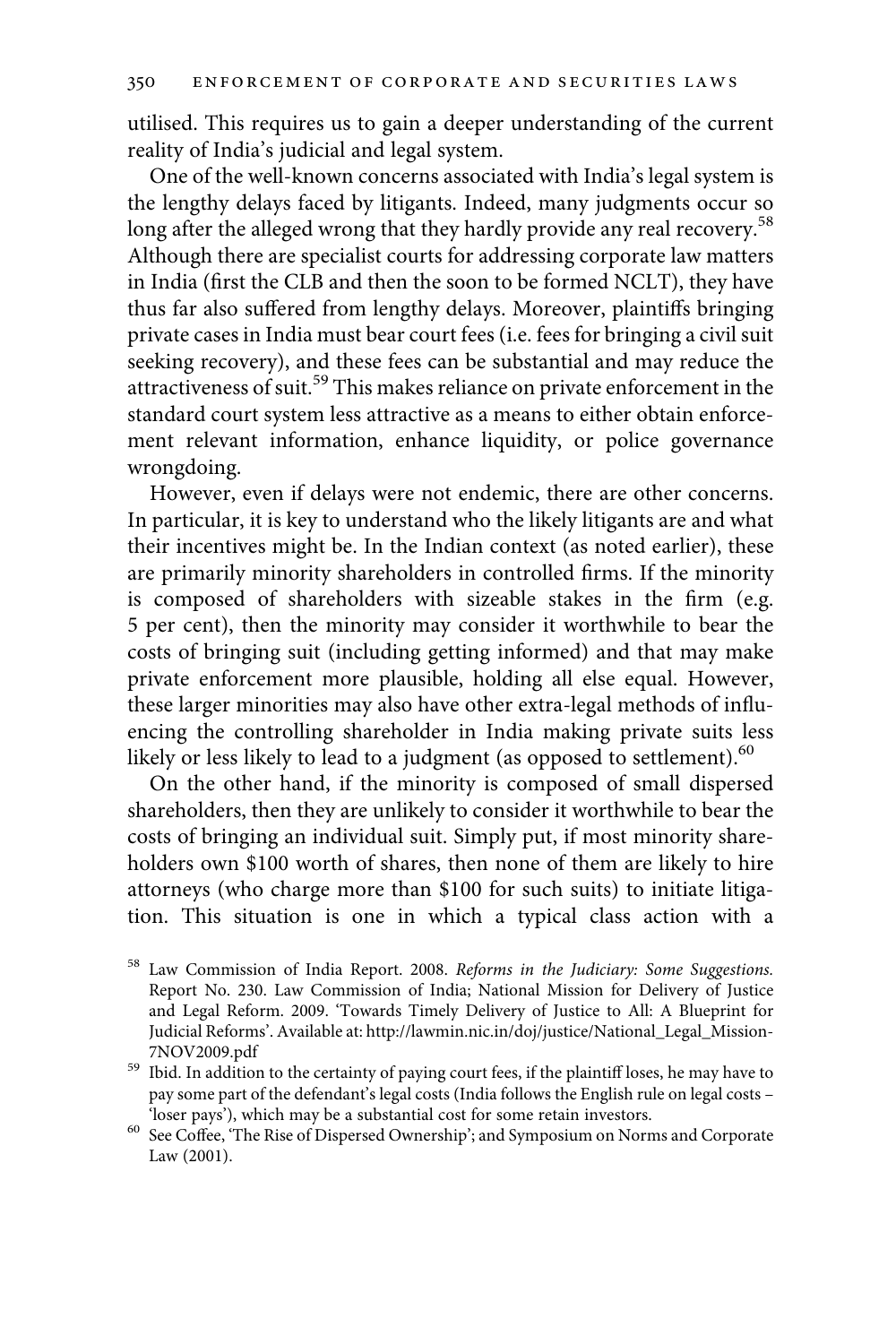contingency fee structure might prove useful. However, in India contingency fees are not permitted.<sup>61</sup>

Finally, even if minority shareholders were willing to sue and the courts provided more timely decisions, private enforcement still faces another hurdle in India – lack of clarity on what the underlying wrong is. Given that most firms in India are controlled, the minority would need some action against the controller (or an action the controller cannot dismiss easily). India does not, at present, provide for fiduciary duties owed by the controller to the minority. Absent the development of such fiduciary duties, any suits against controllers would need to overcome this issue.

In light of the business structures and institutional conditions in India, it seems that private enforcement in the corporate governance space is likely to be quite quixotic. However, that does not mean that reforms might not improve upon the situation.

#### 5 Reform Alternatives?

Many reform efforts have been pursued in India, but with little substantial effect. In this part, I explore the most recent reform effort – promulgating a class action mechanism for corporate law issues – along with other reform efforts that might be pursued. First I explore the attempts to create a class action in India, and then I discuss alternatives to the class action that may generate greater net benefits in India.

#### 5.1 Class Actions Under the Companies Act 2013

Against this background of fairly limited enforcement, the Companies Act 2013 introduced the class action via Section 245, which is reproduced below:

#### Section 245. Class Action

(1) Such number of member or members, depositor or depositors or any class of them, as the case may be, as are indicated in sub-section (2) may, if they are of the opinion that the management or conduct of the affairs of the company are being conducted in a manner prejudicial to the interests of the company or its members or depositors, file an application before the Tribunal on behalf of the members or depositors for seeking all or any of the following orders, namely: –

<sup>61</sup> See Bar Council of India Rules (Part VI, Chapter II, Section II, Rule 20).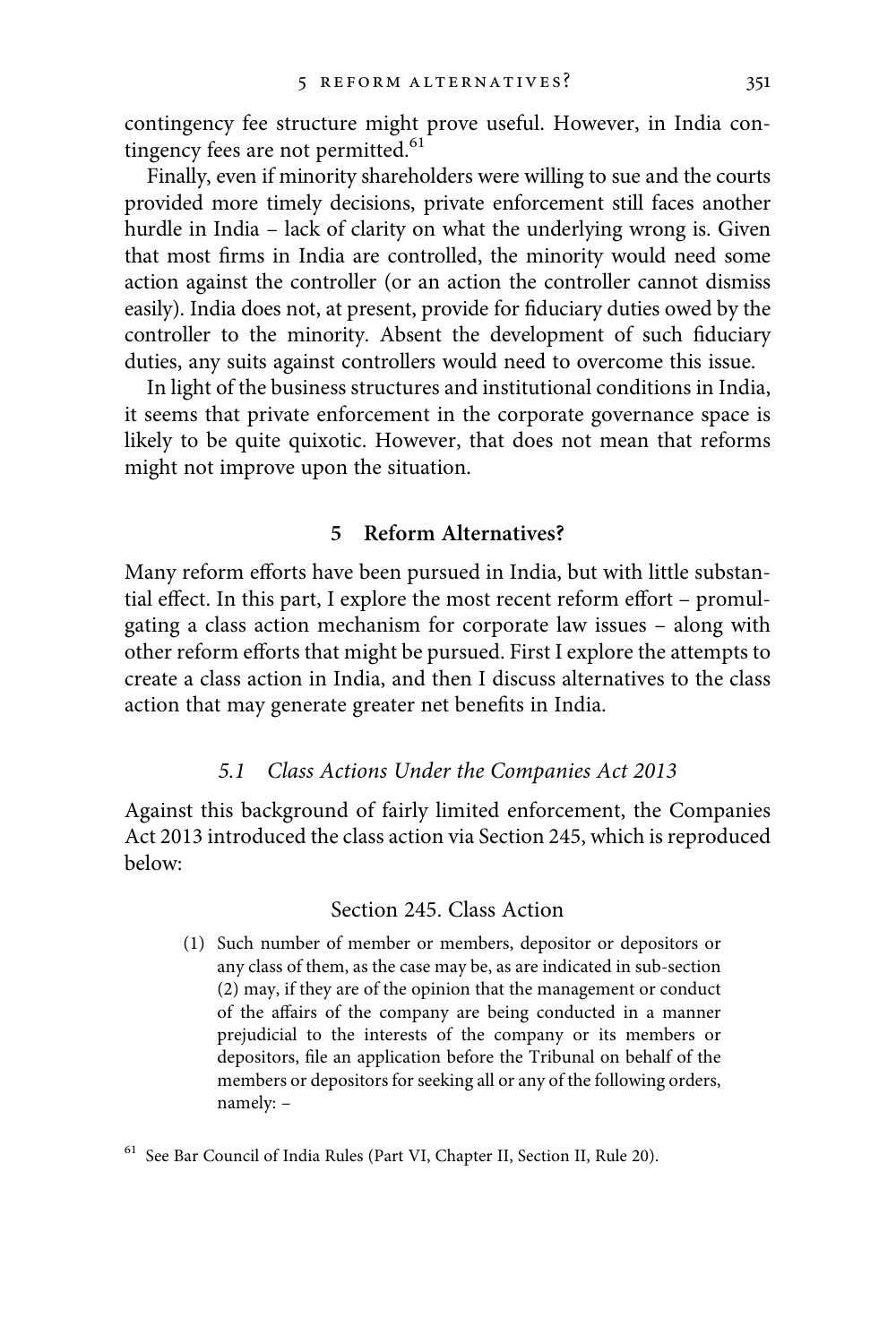- (a) to restrain the company from committing an act which is ultra vires the articles or memorandum of the company;
- (b) to restrain the company from committing breach of any provision of the company's memorandum or articles;
- (c) to declare a resolution altering the memorandum or articles of the company as void if the resolution was passed by suppression of material facts or obtained by mis-statement to the members or depositors;
- (d) to restrain the company and its directors from acting on such resolution;
- (e) to restrain the company from doing an act which is contrary to the provisions of this Act or any other law for the time being in force;
- (f) to restrain the company from taking action contrary to any resolution passed by the members;
- $(g)$  to claim damages or compensation or demand any other suitable action from or against—
	- $(i)$  the company or its directors for any fraudulent, unlawful or wrongful act or omission or conduct or any likely act or omission or conduct on its or their part;
	- $(ii)$  the auditor including audit firm of the company for any improper or misleading statement of particulars made in his audit report or for any fraudulent, unlawful or wrongful act or conduct; or
	- (iii) any expert or advisor or consultant or any other person for any incorrect or misleading statement made to the company or for any fraudulent, unlawful or wrongful act or conduct or any likely act or conduct on his part;
- (h) to seek any other remedy as the Tribunal may deem fit.
- (2) Where the members or depositors seek any damages or compensation or demand any other suitable action from or against an audit firm, the liability shall be of the firm as well as of each partner who was involved in making any improper or misleading statement of particulars in the audit report or who acted in a fraudulent, unlawful or wrongful manner.
- (3) (i) The requisite number of members provided in sub-section (1) shall be as under: –
	- (a) in the case of a company having a share capital, not less than one hundred members of the company or not less than such percentage of the total number of its members as may be prescribed, whichever is less, or any member or members holding not less than such percentage of the issued share capital of the company as may be prescribed, subject to the condition that the applicant or applicants has or have paid all calls and other sums due on his or their shares;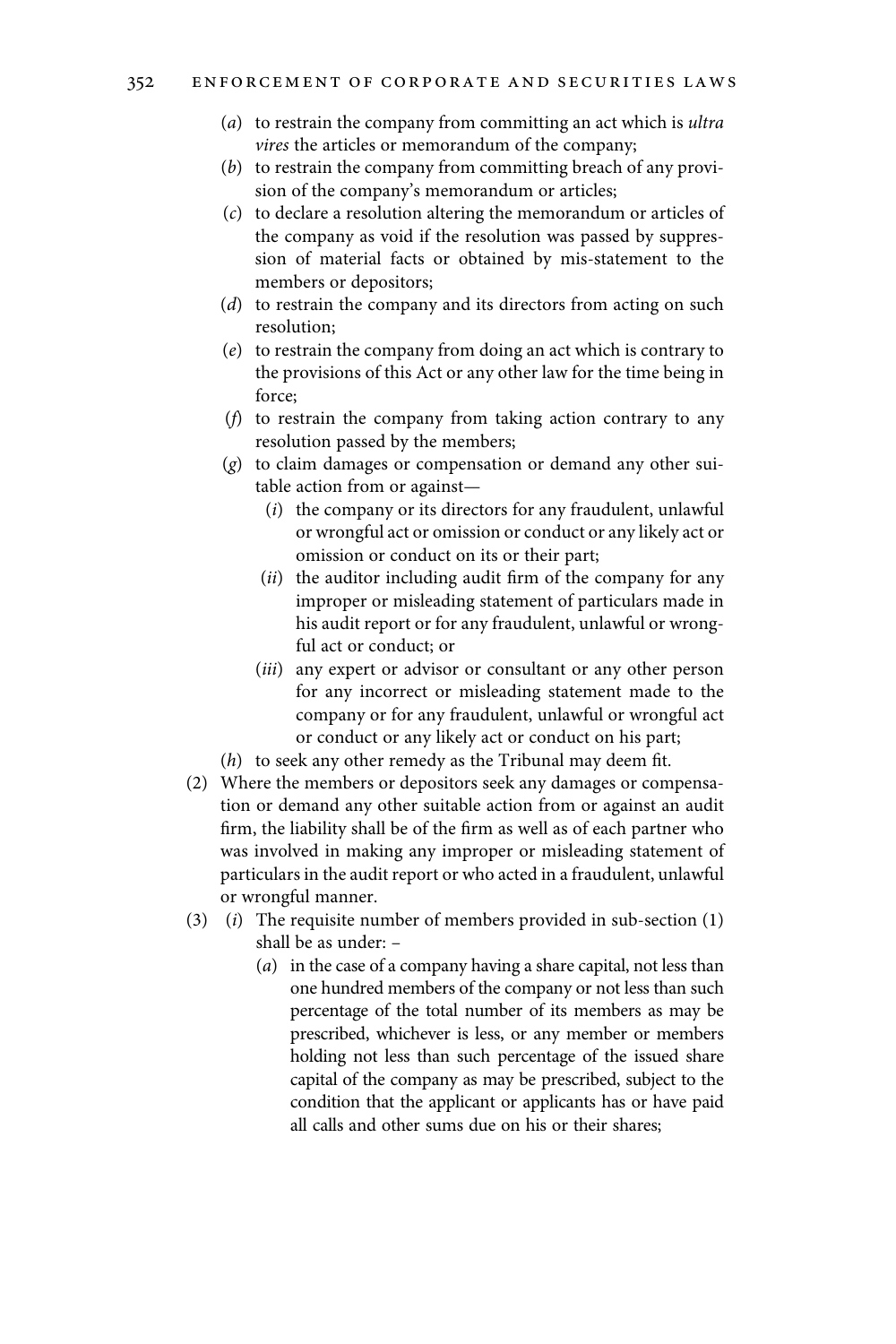- (b) in the case of a company not having a share capital, not less than one-fifth of the total number of its members.
- (*ii*) The requisite number of depositors provided in sub-section  $(1)$ shall not be less than one hundred depositors or not less than such percentage of the total number of depositors as may be prescribed, whichever is less, or any depositor or depositors to whom the company owes such percentage of total deposits of the company as may be prescribed.
- (4) In considering an application under sub-section (1), the Tribunal shall take into account, in particular—
	- (a) whether the member or depositor is acting in good faith in making the application for seeking an order;
	- (b) any evidence before it as to the involvement of any person other than directors or officers of the company on any of the matters provided in clauses (*a*) to (*f*) of sub-section (1);
	- (c) whether the cause of action is one which the member or depositor could pursue in his own right rather than through an order under this section;
	- (d) any evidence before it as to the views of the members or depositors of the company who have no personal interest, direct or indirect, in the matter being proceeded under this section;
	- (e) where the cause of action is an act or omission that is yet to occur, whether the act or omission could be, and in the circumstances would be likely to be—
		- (i) authorised by the company before it occurs; or
		- $(ii)$  ratified by the company after it occurs;
	- (f) where the cause of action is an act or omission that has already occurred, whether the act or omission could be, and in the circumstances would be likely to be, ratified by the company.
- (5) If an application filed under sub-section (1) is admitted, then the Tribunal shall have regard to the following, namely: –
	- (a) public notice shall be served on admission of the application to all the members or depositors of the class in such manner as may be prescribed;
	- (b) all similar applications prevalent in any jurisdiction should be consolidated into a single application and the class members or depositors should be allowed to choose the lead applicant and in the event the members or depositors of the class are unable to come to a consensus, the Tribunal shall have the power to appoint a lead applicant, who shall be in charge of the proceedings from the applicant's side;
	- (c) two class action applications for the same cause of action shall not be allowed;
	- (d) the cost or expenses connected with the application for class action shall be defrayed by the company or any other person responsible for any oppressive act.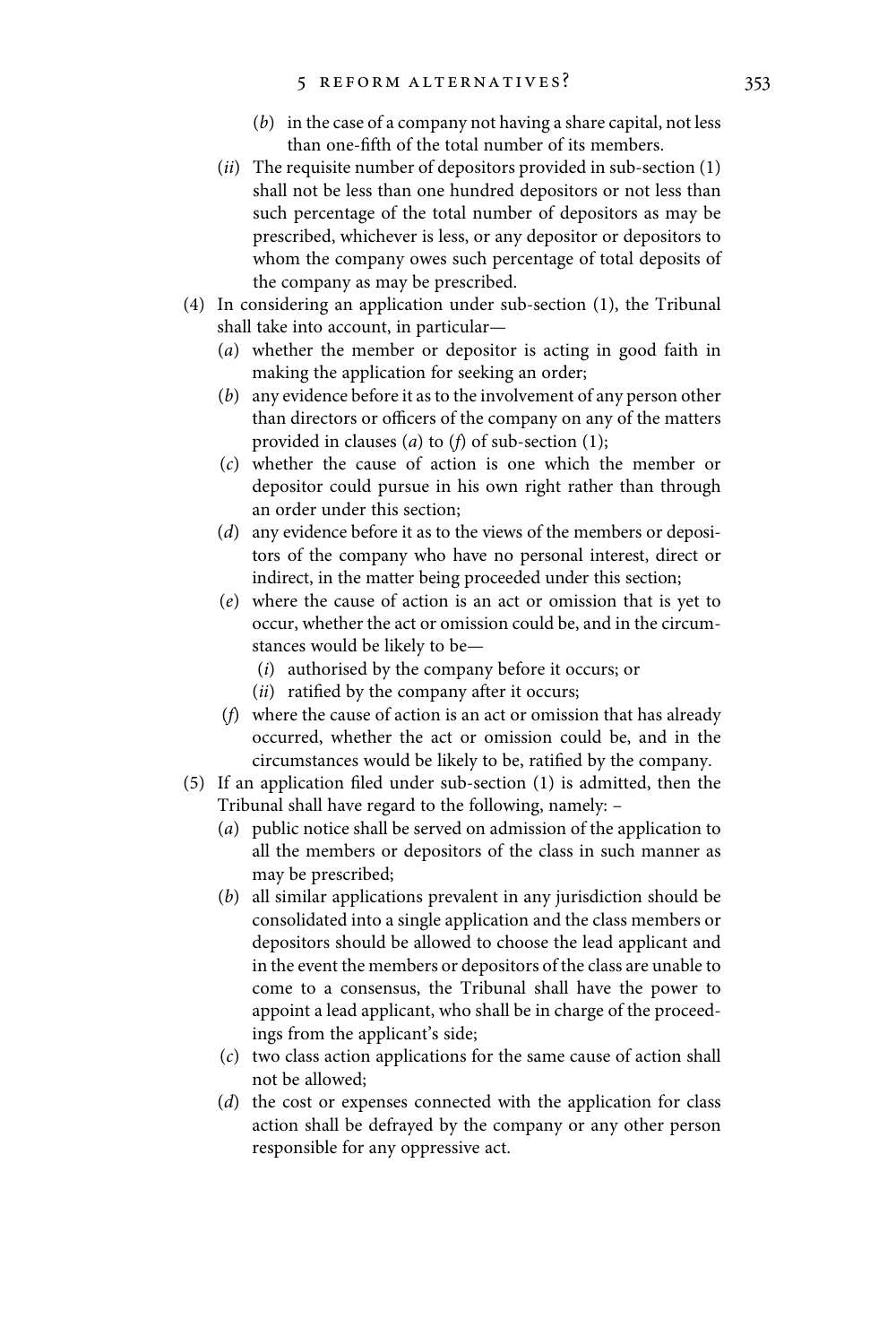#### 354 ENFORCEMENT OF CORPORATE AND SECURITIES LAWS

- (6) Any order passed by the Tribunal shall be binding on the company and all its members, depositors and auditor including audit firm or expert or consultant or advisor or any other person associated with the company.
- (7) Any company which fails to comply with an order passed by the Tribunal under this section shall be punishable with fine which shall not be less than five lakh rupees but which may extend to twenty-five lakh rupees and every officer of the company who is in default shall be punishable with imprisonment for a term which may extend to three years and with fine which shall not be less than twenty-five thousand rupees but which may extend to one lakh rupees.
- (8) Where any application filed before the Tribunal is found to be frivolous or vexatious, it shall, for reasons to be recorded in writing, reject the application and make an order that the applicant shall pay to the opposite party such cost, not exceeding one lakh rupees, as may be specified in the order.
- (9) Nothing contained in this section shall apply to a banking company.
- (10) Subject to the compliance of this section, an application may be filed or any other action may be taken under this section by any person, group of persons or any association of persons representing the persons affected by any act or omission, specified in sub-section (1).

Section 245 is largely concerned with restraining the behaviour of the firm and its members rather than compensating shareholders (Sections 245(1)(a) to (f)). The only provisions allowing for monetary remedies are Section  $245(1)(g)$  and (h). However, even here the remedies might be viewed as limited, given that none of the provisions explicitly mention the controller. For example, Section  $245(1)(g)$  allows for monetary remedies primarily against the firm, its directors or advisors for fraudulent, illegal or wrongful behaviour. It is conceivable that controllers might be included in the 'any other person' language in Section  $245(1)(g)(iii)$ , but given the general tenor of the Section and the context of this language it does not appear that controllers are the targets. Moreover, because controllers do not owe fiduciary duties to minority shareholders in India, it is not clear whether their behaviour would trigger a class action under Section 245. Indeed, the focus on whether the company has ratified the complained of activity (Sections  $245(4)(e)$  and (f)) and the provision requiring the company to pay for plaintiff's legal expenses (Section 245(5)(d)) appear poorly suited for a typical suit brought by a minority shareholder against a controller and instead seem more suited to a typical derivative action.

However, we are left to speculate on how far Section 245 might go because, as of this writing, no cases have been initiated under Section 245.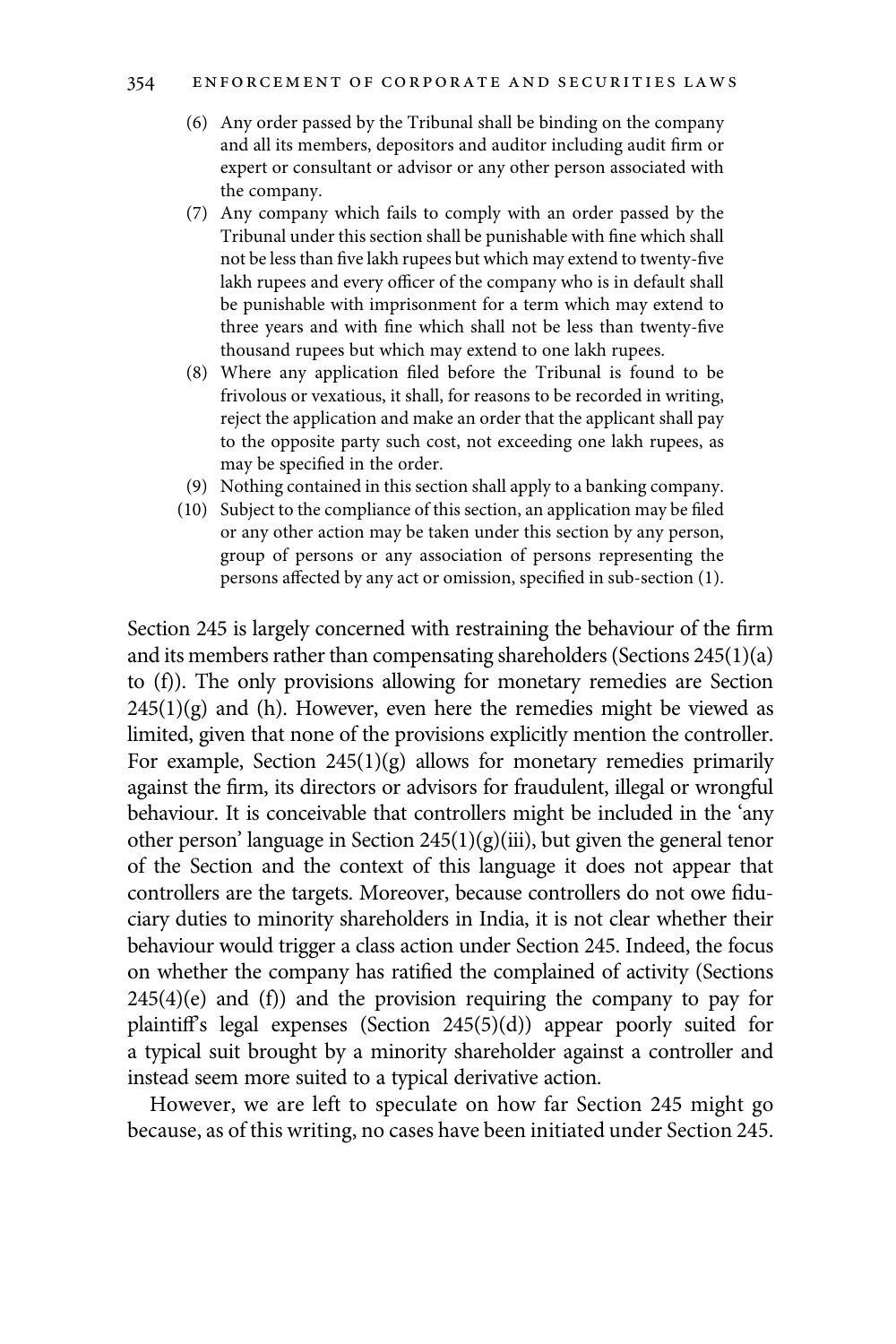This is largely due to the fact that the NCLT has not yet been formally set up. Consequently, it is unclear how the class action mechanism will be operationalised, but given the absence of fiduciary duties owed by the controller and the language in Section 245, it seems unlikely that it would be a very effective tool for generating monetary recoveries to minority shareholders. Indeed, there is no provision permitting contingency fees, which makes Section 245 less appealing for smaller minority shareholders.

Even if the current version of a class action does not provide much solace to shareholders, one could consider alternative reforms. Many might be discussed (e.g. bounties, stock exchange enforcement),<sup>62</sup> but this chapter discusses two reforms that may pay bigger dividends than the current class action regime.

#### 5.2 Regulatory Early Warning System

Prior research has suggested that ex ante measures may be particularly valuable in contexts where large harm may be generated from wrongdoing (e.g. the Satyam Fraud). $63$  One such measure might be a regulatory early warning system where regulators (such as SEBI) put out information on factors that might be correlated with greater wrongdoing risk so that investors are aware of this and can adjust their behaviour (or initiate litigation and so forth). This may be particularly valuable where wrongdoing is difficult to detect (even with private enforcement) because when regulators provide information on factors correlated with wrongdoing, that may trigger responses by investors and others that might reduce the potential harm or prevent further wrongdoing, if any.

Of course, for such an early warning system to be effective, one must be able to identify some factors correlated with wrongdoing and the current surveillance systems should be able to detect these signs. Although such a list is difficult to provide with finality, below are a list of factors that

<sup>&</sup>lt;sup>62</sup> On bounties, see Polinsky, 'Private versus Public Enforcement of Fines'; Rich, 'Prosecutorial Indiscretion', 1233; and Engstrom, 'Whither Whistleblowing?'; and on stock exchange enforcement, see Pritchard, 'Self-Regulation and Securities Markets'; Mahoney, 'The Exchange as Regulator'; and Stephen Craig Pirrong, 'The Self-Regulation of Commodity Exchanges: The Case of Market Manipulation', 38 Journal of Law and Economics 141–206 (1995). Note that bounties have an additional advantage in that even non-shareholders may receive the bounty, providing them with an incentive to bring forth

relevant information. This of course comes with costs as noted in the literature on bounties.  $^{63}$  See Steven Shavell, 'Liability for Harm Versus Regulation of Safety', 13 Journal of Legal Studies 357–374 (1984) for more discussion of regulation and liability.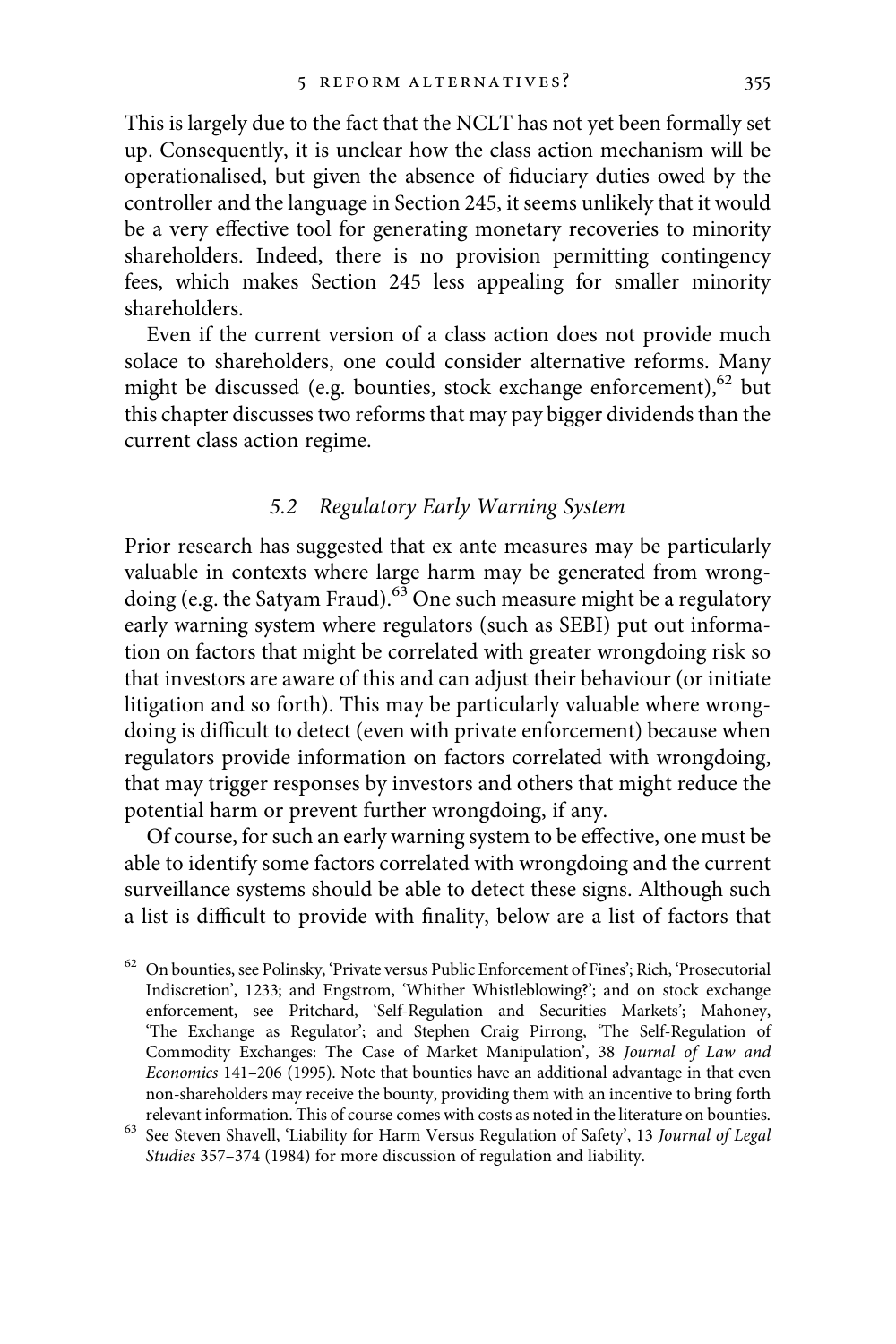Table 16.1 Proposed list of possible early warning signals

Early Warning Signals

| If some directors (especially independent directors) resign unexpectedly.              |
|----------------------------------------------------------------------------------------|
| If there are recent off-balance-sheet transactions.                                    |
| If there was a decision to withdraw an offering of stock or debt.                      |
| Any restatement of financial or other important results.                               |
| Related-party transactions that exceed some threshold (e.g. 5 per cent of net profit). |
| If the controller has been selling down her stake in the firm in an unanticipated      |
| manner.                                                                                |
|                                                                                        |

would seem useful to someone concerned about potential wrongdoing at a firm (some of these factors arise from studies discussed in previous writings by Khanna).<sup>64</sup>

For an early warning signal system to be effective, we must believe that investors will rely on that system in deciding where to invest or whether to sue. There is little evidence in India about whether either is likely, but in other countries where disclosure based systems have been tried (e.g. 'comply-or-explain' rules in parts of Europe), they have met with some measured success.<sup>65</sup> It is conceivable that if there is sufficient analyst coverage, something similar may occur in India.

#### 5.3 Arbitration

Another potential reform is that firms that are publicly traded be allowed (or perhaps required) to have shareholders pursue corporate governance claims in arbitral proceedings rather than in judicial or tribunal proceedings. This has advantages in terms of obtaining expertise in decision making as well as procedural efficiency and speed.<sup>66</sup> Such an approach

<sup>64</sup> Khanna, 'Judicial Reform in India'; Khanna, 'Law Enforcement & Stock Market  $\,$  Development'.  $\,$   $\,$   $\,$  Sridhar Arcot,Valentina Bruno and Antoine Faure-Grimaud, 'Corporate Governance in  $\,$ 

the UK: Is the Comply or Explain Approach Working?', 30 International Review of Law

and Economics 193–201 (2010).  $^{66}$  Roger S. Haydock, 'Civil Justice and Dispute Resolution in the Twenty-First Century: Mediation and Arbitration Now and for the Future', 27 William Mitchell Law Review 745–778 (2000–2001); Keith N. Hylton, 'Agreements to Waive or to Arbitrate Legal Claims: An Economic Analysis', 8 Supreme Court Economic Review 209–263 (2000); Steven Shavell, 'Alternative Dispute Resolution: An Economic Analysis', 24 Journal of Legal Studies 1–28 (1995).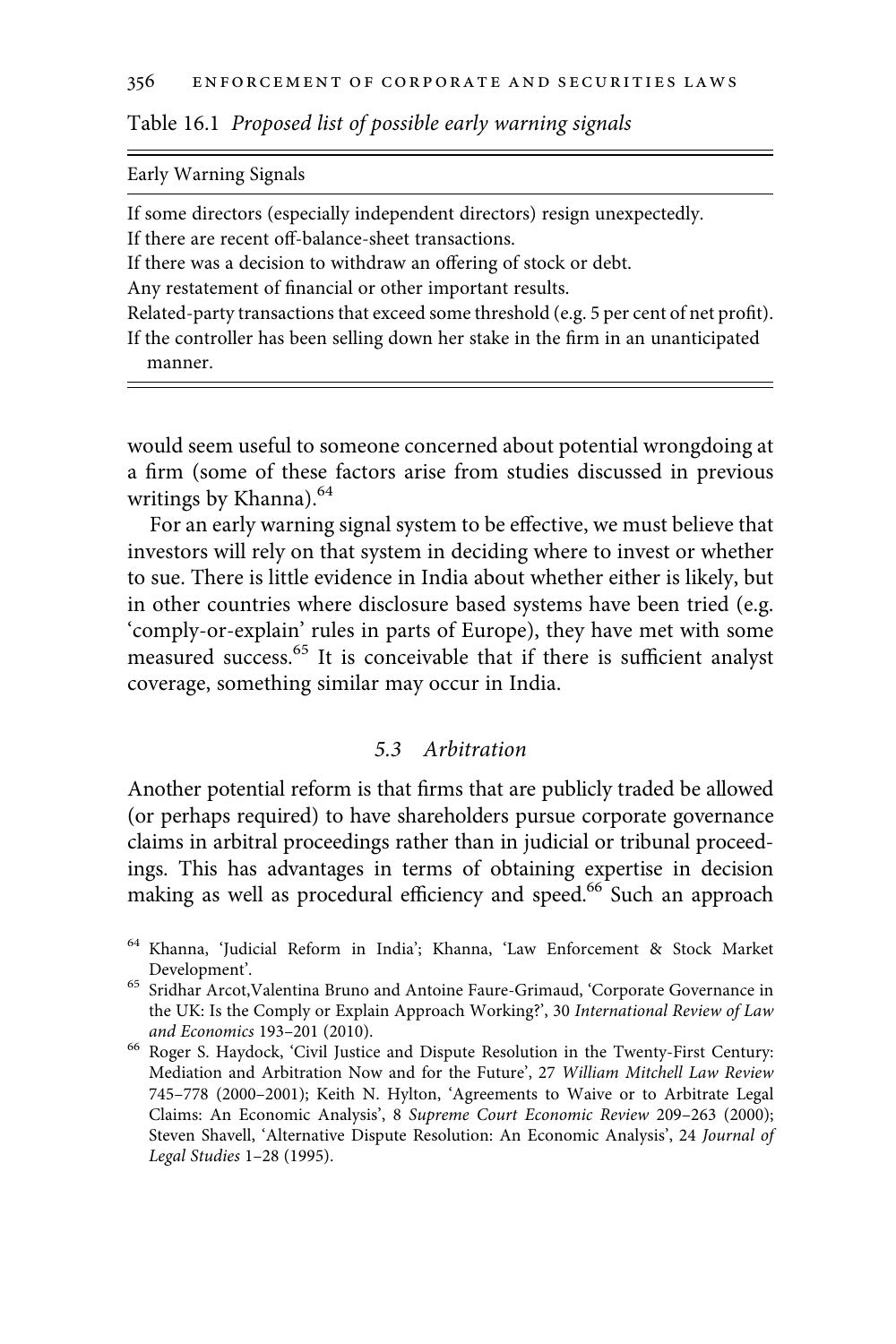has been tried in some other jurisdictions. For example, arbitration provisions are available in Brazil for firms listed on the Novo Mercado,  $^{67}$  and in China for firms domiciled in China issuing stock overseas.68 Moreover, in India too there are firms that offer arbitration as a method of resolving disputes with shareholders.<sup>69</sup> Under a functioning arbitration system, one expects that the enforcement relevant information and liquidity enhancing effects of private enforcement would both be present because of the prospect of monetary recovery for those providing relevant information (who are most likely to be shareholders). Although conclusive results of these experiments in China and Brazil are not yet available, there is little evidence that arbitration has made the situation any worse than the status quo ante.

#### 6 Conclusion

Enforcement of corporate and securities laws is generally acknowledged to be important to the growth of capital markets, and this may be especially so in emerging markets. In the Indian context, the preexisting state of both public and private enforcement of corporate and securities laws was fairly weak, and thus attempts to revamp the area via the class action device in Section 245 of the Companies Act 2013 were greeted with some enthusiasm. Indeed, there are good theoretical reasons to think that private enforcement could be beneficial in India, although there may be some limitations in light of India's institutional and business climate.

However, the version of class actions drawn by Section 245 seems constrained in its likely effectiveness. Monetary remedies do not seem to be the primary aim of the provision, and it is not accompanied by other changes that would make it more likely to work in the Indian context. In particular, the prohibition on contingency fees and the absence of

 $^{67}$  Ira M. Millstein, G. N. Bajpai, Erik Berglöf, and Stijn Claessens, 'Non-Traditional Modes of Enforcement' in *Enforcement and Corporate Governance: Three Views*, 1–17 (2005).

<sup>&</sup>lt;sup>68</sup> Nicholas Calcina Howson, 'The Doctrine that Dared Not Speak its Name: Anglo-American Fiduciary Duties in China's 2005 Company Law and Case Law Intimations of Prior Convergence', in Hideki Kanda, Kon-Sik Kim, and Curtis Milhaupt, eds.,

Transforming Corporate Governance in East Asia <sup>193</sup>–254 (Routledge, 2008). <sup>69</sup> Balasubramanian, Black, and Khanna, 'The Relation Between Firm-Level Corporate Governance and Market Value'; Francis G.X. Pileggi, 'New Rules Allow for 'Lightning Fast' Adjudication of New Cases Filed in Delaware Court of Chancery'. Litigation Department Alert, Fox Rothschild LLP. (2010). Available at: www.foxrothschild.com /newspubs/newspubsArticle.aspx?id=13596.